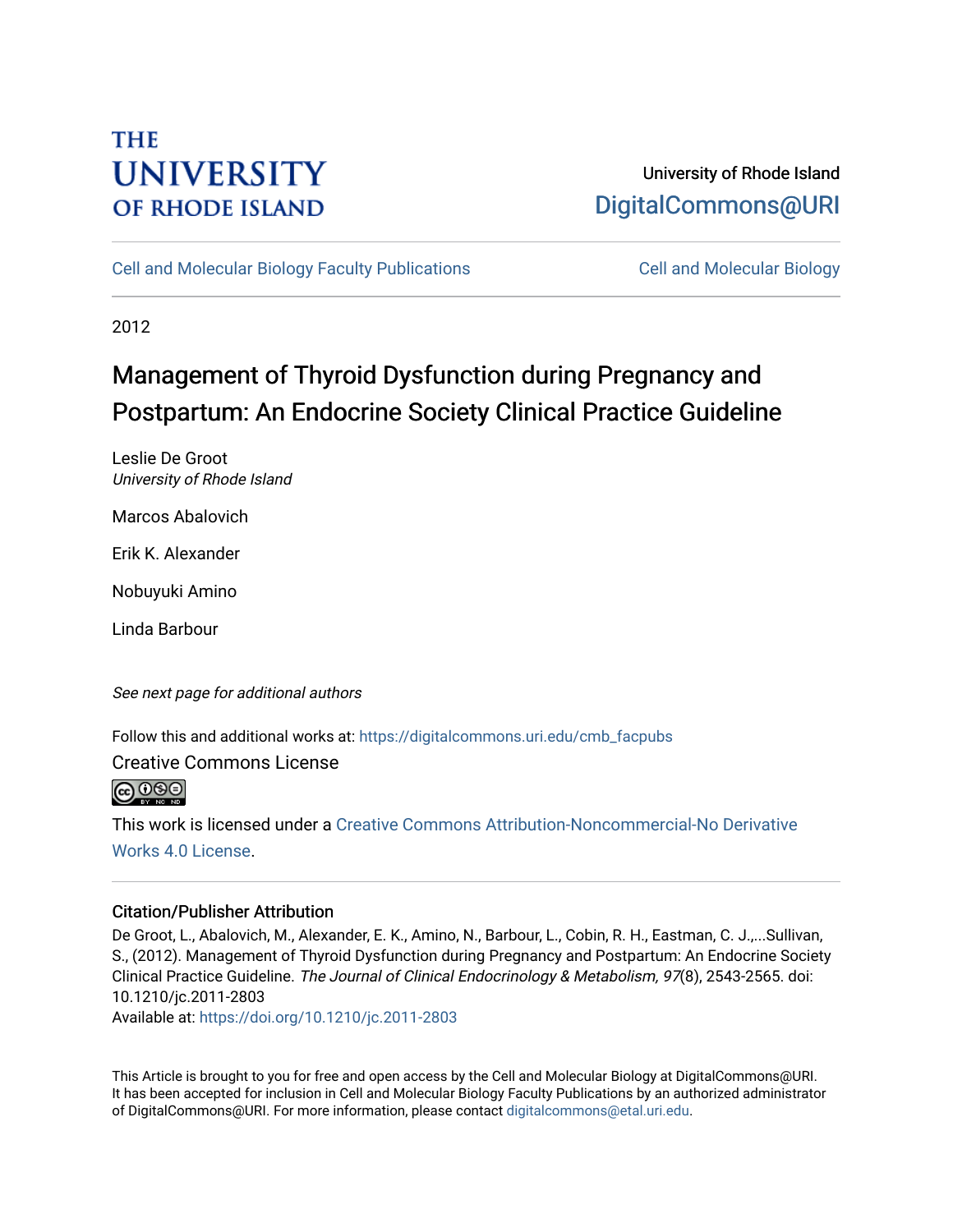# Authors

Leslie De Groot, Marcos Abalovich, Erik K. Alexander, Nobuyuki Amino, Linda Barbour, Rhoda H. Cobin, Creswell J. Eastman, John H. Lazarus, Dominique Luton, Susan J. Mandel, Jorge Mestman, Joanne Rovet, and Scott Sullivan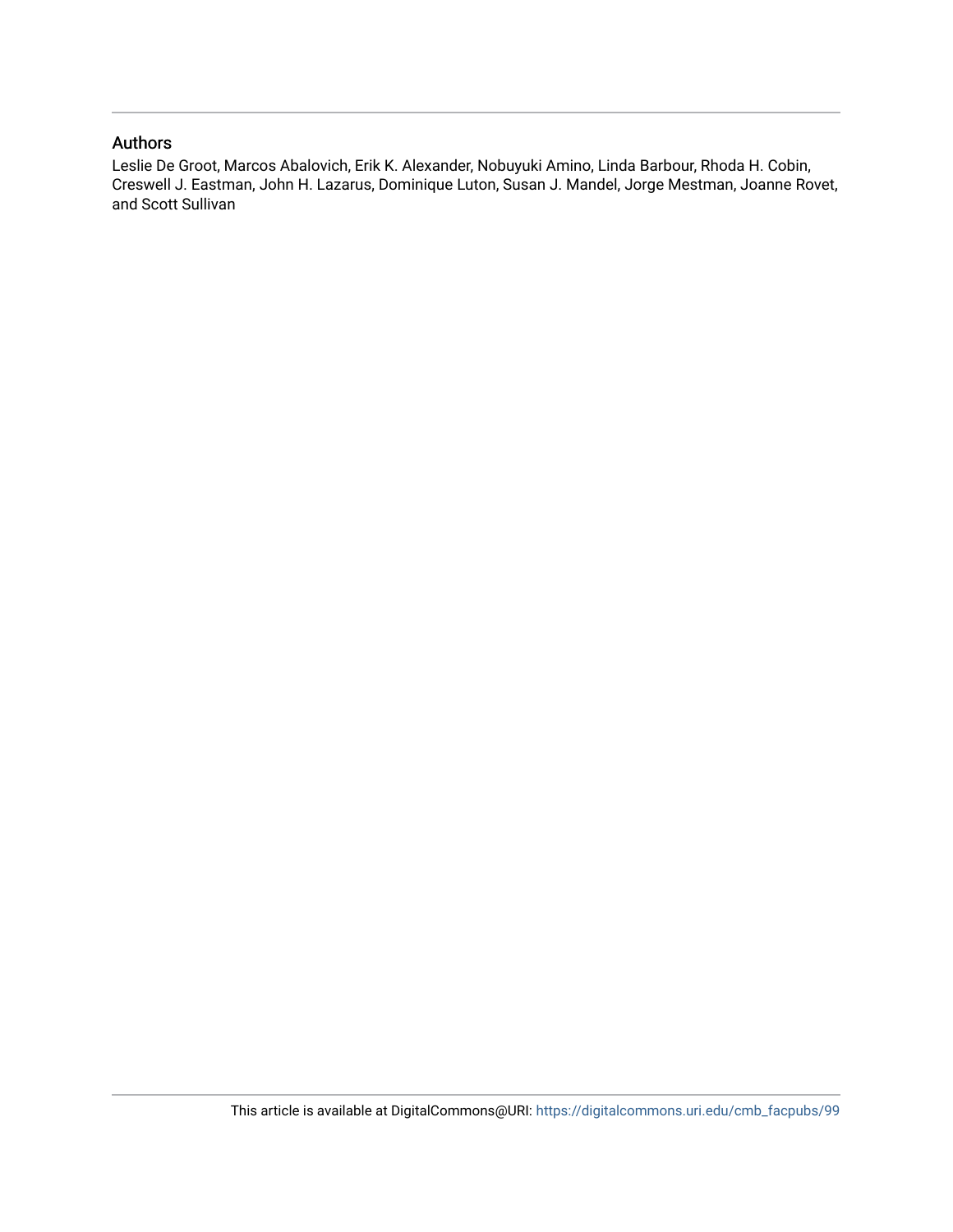# **Management of Thyroid Dysfunction during Pregnancy and Postpartum: An Endocrine Society Clinical Practice Guideline**

Leslie De Groot, Marcos Abalovich, Erik K. Alexander, Nobuyuki Amino, Linda Barbour, Rhoda H. Cobin, Creswell J. Eastman, John H. Lazarus, Dominique Luton, Susan J. Mandel, Jorge Mestman, Joanne Rovet, and Scott Sullivan

University of Rhode Island (L.D.-G.), Providence, Rhode Island 02881; Durand Hospital and Favaloro University (M.A.), C1078AAI Buenos Aires, Argentina; Brigham and Women's Hospital and Harvard Medical School (E.K.A.), Boston, Massachusetts 02115; Kuma Hospital (N.A.), Kobe 650-0011, Japan; University of Colorado School of Medicine (L.B.), Aurora, Colorado 80217; Mount Sinai School of Medicine (R.H.C.), New York, New York 10029; University of Sydney Medical School (C.J.E.), Sydney, NSW 2006, Australia; Cardiff University Medical School and University Hospital of Wales (J.H.L.), Cardiff CF14 4XW, United Kingdom; Hôpital Bichat and Beaujon Assistance Publique-Hôpitaux de Paris, Université Paris VII (D.L.), Paris 75018, France; University of Pennsylvania School of Medicine (S.J.M.), Philadelphia, Pennsylvania 19104; Keck School of Medicine, University of Southern California (J.M.), Los Angeles, California 90089; Hospital for Sick Children (J.R.), Toronto, Ontario, Canada M5G 1X8; and Medical University of South Carolina (S.S.), Charleston, South Carolina 29403

**Objective:** The aim was to update the guidelines for the management of thyroid dysfunction during pregnancy and postpartum published previously in 2007. A summary of changes between the 2007 and 2012 version is identified in the Supplemental Data (published on The Endocrine Society's Journals Online web site at http://jcem.endojournals.org).

**Evidence:**Thisevidence-basedguidelinewasdevelopedaccording to theU.S.Preventive ServiceTask Force, grading items level A, B, C, D, or I, on the basis of the strength of evidence and magnitude of net benefit (benefits minus harms) as well as the Grading of Recommendations, Assessment, Development, and Evaluation (GRADE) system to describe both the strength of recommendations and the quality of evidence.

**Consensus Process:** The guideline was developed through a series of e-mails, conference calls, and one face-to-face meeting. An initial draft was prepared by the Task Force, with the help of a medical writer, and reviewed and commented on by members of The Endocrine Society, Asia and Oceania Thyroid Association, and the Latin American Thyroid Society. A second draft was reviewed and approved by The Endocrine Society Council. At each stage of review, the Task Force received written comments and incorporated substantive changes.

**Conclusions:**Practiceguidelinesarepresented fordiagnosisand treatmentofpatientswith thyroid-related medical issues just before and during pregnancy and in the postpartum interval. These include evidencebased approaches to assessing the cause of the condition, treating it, and managing hypothyroidism, hyperthyroidism, gestational hyperthyroidism, thyroid autoimmunity, thyroid tumors, iodine nutrition, postpartum thyroiditis, and screening for thyroid disease. Indications and side effects of therapeutic agents used in treatment are also presented. **(***J Clin Endocrinol Metab* **97: 2543–2565, 2012)**

ISSN Print 0021-972X ISSN Online 1945-7197 Printed in U.S.A. Copyright © 2012 by The Endocrine Society doi: 10.1210/jc.2011-2803 Received October 11, 2011. Accepted March 5, 2012.

**For editorials see pages 2619, 2629, and 2632**

This revised guideline replaces the previous version published in 2007: Abalovich M, Amino N, Barbour LA, Cobin RH, De Groot LJ, Glinoer D, Mandel SJ, Stagnaro-Green A. Management of thyroid dysfunction during pregnancy and postpartum: an Endocrine Society Clinical Practice Guideline. J Clin Endocrinol Metab 2007 Aug;92(8 Suppl):S1–S47. This guideline is also available with CME. Go to [http://www.endo-society.org/guidelines/](http://www.endo-society.org/guidelines/Current-Clinical-Practice-Guidelines.cfm)

 $\vec{\circ}$ 

[Current-Clinical-Practice-Guidelines.cfm](http://www.endo-society.org/guidelines/Current-Clinical-Practice-Guidelines.cfm) for more details. Abbreviations: ATD, Antithyroid drug; DM, diabetes mellitus; FNA, fine-needle aspiration; GH, gestational hyperthyroidism; hCG, human chorionic gonadotropin;MMI,methimazole; PPD, postpartum depression; PPT, postpartum thyroiditis; PTU, propylthiouracil; RAI, radioactive iodine; RNI, recommended nutrient intake; SCH, subclinical hypothyroidism; TG, thyroglobulin; TPO-Ab-, thyroid peroxidase antibody negative; TPO-Ab + , TPO-Ab positive; TRAb, TSH receptor antibodies; UIC, urinary iodine concentration; UIE, urinary iodine excretion; USI, universal salt iodization.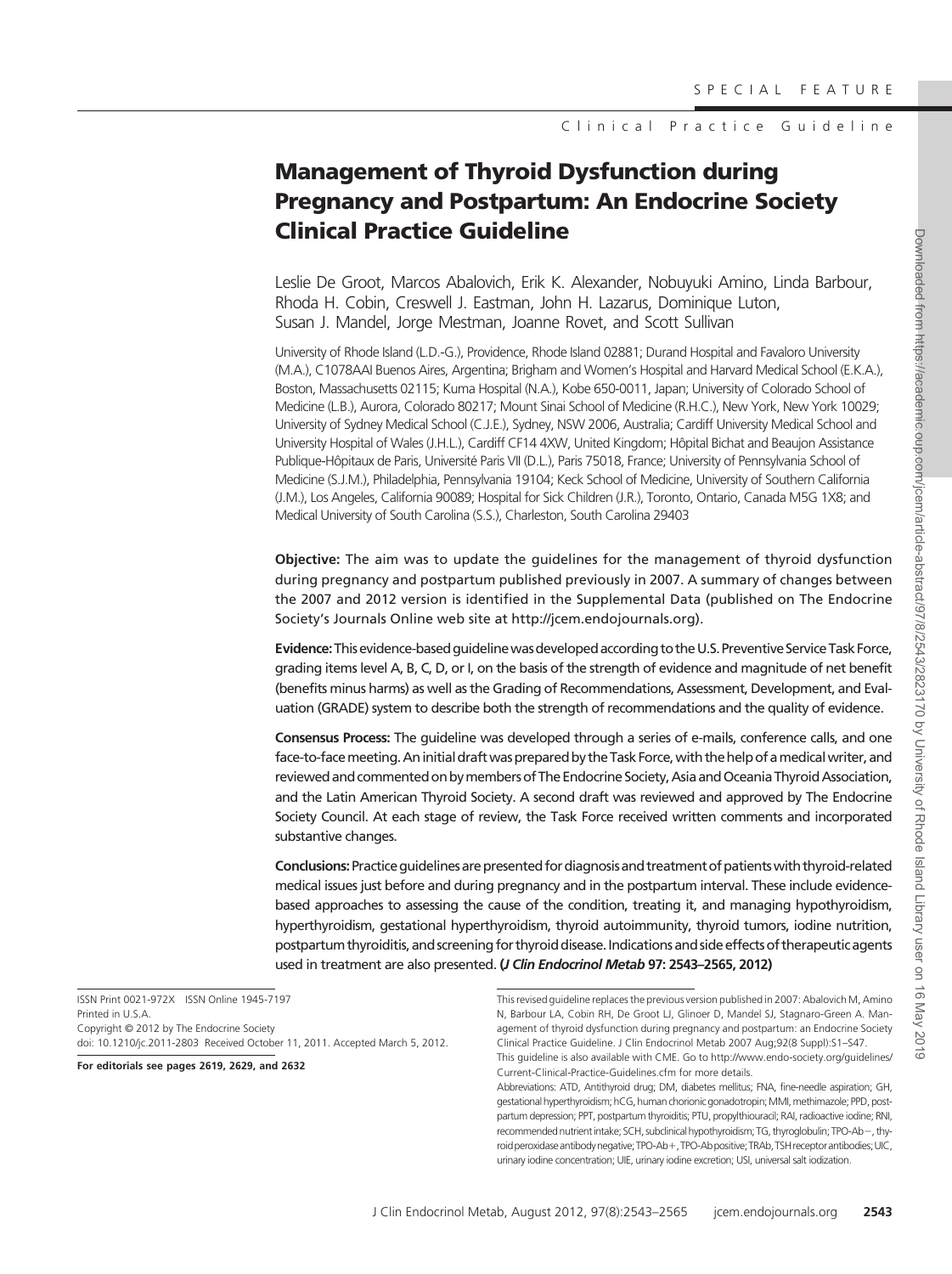# **Summary of Recommendations**

## **1.0. Management of hypothyroidism: maternal and fetal aspects**

1.1. We recommend caution in the interpretation of serum free  $T_4$  levels during pregnancy and that each laboratory establish trimester-specific reference ranges for pregnant women if using a free  $T_4$  assay. The nonpregnant total  $T_4$  range (5–12  $\mu$ g/dl or 50–150 nmol/liter) can be adapted in the second and third trimesters by multiplying this range by 1.5-fold. Alternatively, the free  $T_4$  index ("adjusted  $T_4$ ") appears to be a reliable assay during pregnancy. U.S. Preventive Service Task Force (USPSTF) recommendation level: B; evidence, fair (GRADE 2 $\oplus \oplus \odot$ ).

1.2.1. Overt maternal hypothyroidism is known to have serious adverse effects on the fetus. Therefore, maternal hypothyroidism should be avoided. For overt hypothyroidism: USPSTF recommendation level: A; evidence, good (1|0000).

1.2.2. Subclinical hypothyroidism (SCH; serum TSH concentration above the upper limit of the trimester-specific reference range with a normal free  $T_4$ ) may be associated with an adverse outcome for both the mother and offspring, as documented in antibody-positive women. In retrospective studies,  $T_4$  treatment improved obstetrical outcome, but it has not been proved to modify long-term neurological development in the offspring. However, given that the potential benefits outweigh the potential risks, the panel recommends  $T_4$  replacement in women with SCH who are thyroid peroxidase antibody positive (TPO-Ab-). For obstetrical outcome: USPSTF recommendation level, B; evidence, fair  $(2|\theta \theta \infty)$ ; for neurological outcome, USPSTF recommendation level, I; evidence, poor (2| $0000$ ). The panel also recommends  $T_4$ replacement in women with SCH who are TPO-Ab negative (TPO-Ab-). For obstetrical outcome: USPSTF recommendation level, C; evidence, fair  $(2|\theta\theta\theta\text{CO})$ ; for neurological outcome: USPSTF recommendation level, I; evidence, poor  $(210000)$ .

1.2.3. If hypothyroidism has been diagnosed before pregnancy, we recommend adjustment of the preconception  $T_4$  dose to reach before pregnancy a TSH level not higher than 2.5 mIU/liter. USPSTF recommendation level: C; evidence, poor  $(2|\oplus\odot\odot)$ .

1.2.4. The  $T_4$  dose usually needs to be incremented by 4 to 6 wk gestation and may require a 30% or more increase in dosage. USPSTF recommendation level: A; evidence, good (1|<del>OOO</del>).

1.2.5. If overt hypothyroidism is diagnosed during pregnancy, thyroid function tests should be normalized as rapidly as possible.  $T_4$  dosage should be titrated to rapidly reach and thereafter maintain serum TSH concentrations

of less than 2.5 mIU/liter (in an assay using the International Standard) in the first trimester (or 3 mIU/liter in second and third trimesters) or to trimester-specific TSH ranges. Thyroid function tests should be remeasured within 30–40 d and then every 4–6 wk. USPSTF recommendation level: A; evidence, good  $(1|\theta \theta \theta \theta)$ .

1.2.6. Women with thyroid autoimmunity who are euthyroid in the early stages of pregnancy are at risk of developing hypothyroidism and should be monitored every 4 – 6 wk for elevation of TSH above the normal range for pregnancy. USPSTF recommendation level: A; evidence, fair  $(1|\theta \theta \theta \theta)$ .

1.2.7. After delivery, most hypothyroid women need to decrease the  $T_4$  dosage they received during pregnancy to the prepregnancy dose. USPSTF recommendation level: A; evidence, good (1| $\oplus$  $\oplus$  $\oplus$ ).

# **2.0. Management of hyperthyroidism: maternal and fetal aspects**

## *2.1. Management of maternal hyperthyroidism: maternal aspects*

2.1.1. If a subnormal serum TSH concentration is detected during gestation, hyperthyroidism must be distinguished from both normal physiology of pregnancy and gestational thyrotoxicosis because of the adverse effects of overt hyperthyroidism on the mother and fetus. Differentiation of Graves' disease from gestational thyrotoxicosis is supported by the presence of clinical evidence of autoimmunity, a typical goiter, and presence of TSH receptor antibodies (TRAb). TPO-Ab may be present in either case. USPSTF recommendation level: B; evidence, fair (1|0000).

2.1.2. For overt hyperthyroidism due to Graves' disease or thyroid nodules, antithyroid drug (ATD) therapy should be either initiated (before pregnancy if possible, and for those with new diagnoses) or adjusted (for those with a prior history) to maintain the maternal thyroid hormone levels for free  $T_4$  at or just above the upper limit of the nonpregnant reference range, USPSTF recommendation level: B; evidence, fair  $(1|\oplus\oplus\bigcirc\bigcirc)$ , or to maintain total  $T_4$  at 1.5 times the upper limit of the normal reference range or the free  $T_4$  index in the upper limit of the normal reference range. USPSTF recommendation level: I; evidence, poor  $(2|\oplus\odot\odot)$ .

2.1.3. Propylthiouracil (PTU), if available, is recommended as the first-line drug for treatment of hyperthyroidism during the first trimester of pregnancy because of the possible association of methimazole (MMI) with specific congenital abnormalities that occur during first trimester organogenesis.MMI may also be prescribed if PTU is not available or if a patient cannot tolerate or has an adverse response to PTU. MMI 10 mg is considered to be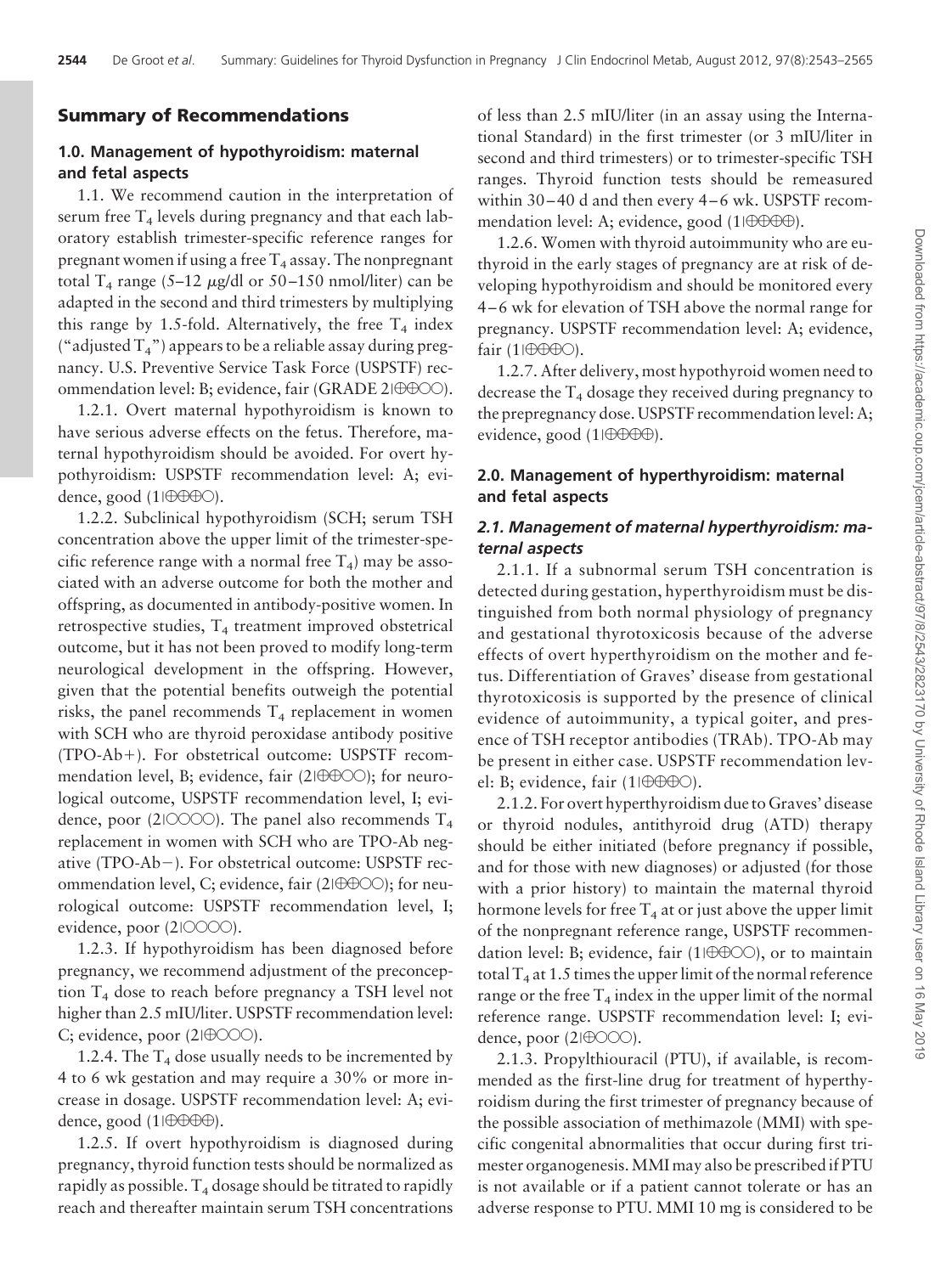approximately equal to 100 –150 mg of PTU. Recent analyses reported by the U.S. Food and Drug Administration (FDA) indicate that PTU may rarely be associated with severe liver toxicity. For this reason we recommend that clinicians change treatment of patients from PTU to MMI after the completion of the first trimester. Available data indicate that MMI and PTU are equally efficacious in the treatment of pregnant women. Practitioners should use their clinical judgment in choosing the ATD therapy, including the potential difficulties involved in switching patients from one drug to another. If switching from PTU to MMI, thyroid function should be assessed after 2 wk and then at 2- to 4-wk intervals. USPSTF recommendation level: B; evidence, fair (1 $\theta \theta \in \mathcal{O}$ ). Although liver toxicity may appear abruptly, it is reasonable to monitor liver function in pregnant women on PTU every 3– 4 wk and to encourage patients to promptly report any new symptoms. USPSTF recommendation level: C; evidence, poor  $(2|\oplus\odot\odot)$ .

2.1.4. Subtotal thyroidectomy may be indicated during pregnancy as therapy for maternal Graves' disease if: 1) a patient has a severe adverse reaction to ATD therapy; 2) persistently high doses of ATD are required (over 30 mg/d of MMI or 450 mg/d of PTU); or 3) a patient is nonadherent to ATD therapy and has uncontrolled hyperthyroidism. The optimal timing of surgery is in the second trimester. USPSTF recommendation level: C; evidence, fair (2QEEE).

2.1.5. There is no evidence that treatment of subclinical hyperthyroidism improves pregnancy outcome, and treatment could potentially adversely affect fetal outcome. USPSTF recommendation level: C; evidence, fair  $(2|\oplus$ OOO).

# *2.2. Management of maternal hyperthyroidism: fetal aspects*

2.2.1. Because thyroid receptor antibodies (thyroid receptor stimulating, binding, orinhibiting antibodies) freely cross the placenta and can stimulate the fetal thyroid, these antibodies should be measured by 22 wk gestational age in mothers with: 1) current Graves' disease; or 2) a history of Graves' disease and treatment with  $131$  or thyroidectomy before pregnancy; or 3) a previous neonate with Graves' disease; or 4) previously elevated TRAb. Women who have a negative TRAb and do not require ATD have a very low risk of fetal or neonatal thyroid dysfunction. USPSTF recommendation level: B; evidence, fair (1 $\Box$  $\Box$  $\Box$  $\Box$ ).

2.2.2.  $131$  should not be given to a woman who is or may be pregnant. If inadvertently treated, the patient should be promptly informed of the radiation danger to the fetus, including thyroid destruction if treated after the 12th week of gestation. USPSTF recommendation level: A; evidence, good (1 $\theta \theta \theta$ O). There are no data for or against recommending termination of pregnancy after  $^{131}$  exposure. USPSTF recommendation level: I; evidence, poor  $(2|\oplus$ OOO).

2.2.3. In women with TRAb or thyroid-stimulating Ig elevated at least 2- to 3-fold the normal level and in women treated with ATD, maternal free  $T_4$  and fetal thyroid dysfunction should be screened for during the fetal anatomy ultrasound done in the 18th-22nd week and repeated every 4-6 wk or as clinically indicated. Evidence of fetal thyroid dysfunction could include thyroid enlargement, growth restriction, hydrops, presence of goiter, advanced bone age, tachycardia, or cardiac failure. If fetal hyperthyroidism is diagnosed and thought to endanger the pregnancy, treatment using MMI or PTU should be given with frequent clinical, laboratory, and ultrasound monitoring. USPSTF recommendation level: B; evidence, fair (1| $\oplus$  $\oplus$  $\oplus$ ).

2.2.4. Umbilical blood sampling should be considered only if the diagnosis of fetal thyroid disease is not reasonably certain from the clinical and sonographic data and the information gained would change the treatment. USPSTF recommendation level: B; evidence, fair (2 $\theta$ OOO).

2.2.5. All newborns of mothers with Graves' disease (except those with negative TRAb and not requiring ATD) should be evaluated by a medical care provider for thyroid dysfunction and treated if necessary. USPSTF recommendation level: B; evidence, fair  $(1|\theta \theta \theta \theta)$ .

# **3.0. Gestational hyperemesis and hyperthyroidism**

3.1. Thyroid function tests (TSH, total  $T_4$ , or free  $T_4$ index, or free  $T_4$ ) and TRAb should be measured in patients with hyperemesis gravidarum (5% weight loss, dehydration, and ketonuria) and clinical features of hyperthyroidism. USPSTF recommendation level: B; evidence, fair  $(2|\theta\theta\theta\theta\phi)$ .

3.2. Most women with hyperemesis gravidarum, clinical hyperthyroidism, suppressed TSH, and elevated free  $T<sub>4</sub>$  do not require ATD treatment. USPSTF recommendation level: A; evidence, good (1 $\Box$  $\Box$  $\Box$ ). Clinical judgment should be followed in women who appear significantly thyrotoxic or who have in addition serum total  $T_3$  values above the reference range for pregnancy. Beta blockers such as metoprolol may be helpful and may be used with obstetrical agreement. USPSTF recommendation level: B; evidence, poor  $(2|\oplus OOO)$ .

3.3. Women with hyperemesis gravidarum and diagnosed to have Graves' hyperthyroidism (free  $T_4$  above the reference range or total  $T_4 > 150\%$  of top normal pregnancy value,  $TSH < 0.01 \mu$ IU/liter, and presence of TRAb) will require ATD treatment, as clinically necessary. USPSTF recommendation level: A; evidence, good (1|OOOO).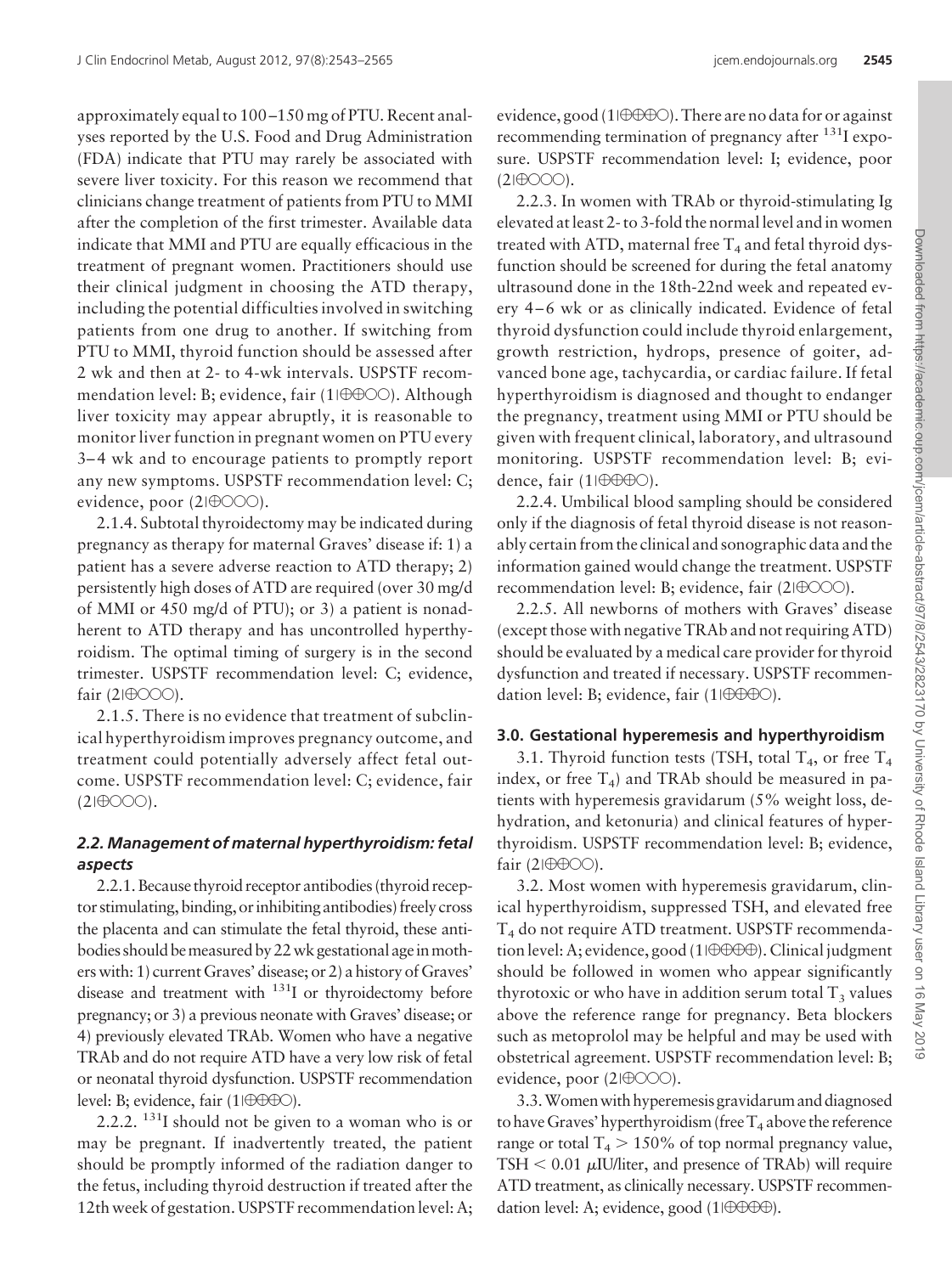## **4.0. Autoimmune thyroid disease and miscarriage**

4.1. A positive association exists between the presence of thyroid antibodies and pregnancy loss. Universal screening for antithyroid antibodies, and possible treatment, cannot be recommended at this time. As of January 2011, only one randomized interventional trial has suggested a decrease in the first trimester miscarriage rate in euthyroid antibody-positive women, but treatment duration was very brief before the outcome of interest. However, because women with elevated anti-TPO antibodies are at increased risk for progression of hypothyroidism, if identified such women should be screened for serum TSH abnormalities before pregnancy, as well as during the first and second trimesters of pregnancy. USPSTF recommendation level: C; evidence, fair  $(2I\oplus OOO)$ .

#### **5.0. Thyroid nodules and cancer**

5.1. Fine-needle aspiration (FNA) cytology should be performed for predominantly solid thyroid nodules larger than 1 cm discovered in pregnancy. Women with nodules 5 mm to 1 cm in size should be considered for FNA if they have a high-risk history or suspicious findings on ultrasound, and women with complex nodules 1.5 to 2 cm or larger should also receive an FNA. During the last weeks of pregnancy, FNA can reasonably be delayed until after delivery. Ultrasound-guided FNA is likely to have an advantage for maximizing adequate sampling. USPSTF recommendation level: B; evidence, fair (1 $\oplus$  $\oplus$  $\oplus$ ).

5.2. When nodules discovered in the first or early second trimester are found to be malignant or highly suspicious on cytopathological analysis, to exhibit rapid growth, or to be accompanied by pathological neck adenopathy, pregnancy need not be interrupted, but surgery should be offered in the second trimester. Women found to have cytology indicative of papillary cancer or follicular neoplasm without evidence of advanced disease and who prefer to wait until the postpartum period for definitive surgery may be reassured that most well-differentiated thyroid cancers are slow growing and that delaying surgical treatment until soon after delivery is unlikely to change disease-specific survival. USPSTF recommendation level: B; evidence, fair  $(1|\theta\theta\theta\theta\phi)$ .

5.3. It is appropriate to administer thyroid hormone to achieve a suppressed but detectable TSH in pregnant women with a previously treated thyroid cancer, in those with an FNA positive for or suspicious for cancer, or in those who elect to delay surgical treatment until postpartum. High-risk patients may benefit more than low-risk patients from a greater degree of TSH suppression. The free  $T_4$  or total  $T_4$  levels should ideally not be increased above the normal range for pregnancy. USPSTF recommendation level: I; evidence, poor  $(2|\oplus OOO)$ .

5.4. Radioactive iodine (RAI) with  $^{131}$ I should not be given to women who are breastfeeding or for at least 4 wk after nursing has ceased. USPSTF recommendation level: A; evidence, good (1<sup>|</sup> $\oplus$  $\oplus$  $\oplus$ ). Furthermore, pregnancy should be avoided for 6 months to 1 yr in women with thyroid cancer who receive therapeutic RAI doses to ensure stability of thyroid function and confirm remission of thyroid cancer. USPSTF recommendation level: B; evidence, fair (1 $\theta \theta \theta$ OO).

#### **6.0. Iodine nutrition during pregnancy**

6.1. Women in the childbearing age should have an average iodine intake of 150  $\mu$ g/d. As long as possible before pregnancy and during pregnancy and breastfeeding, women should increase their daily iodine intake to 250  $\mu$ g on average. USPSTF recommendation level: A; evidence, good (1| $\oplus \oplus \oplus \odot$ ).

6.2. Iodine intake during pregnancy and breastfeeding should not exceed twice the daily recommended nutrient intake (RNI) for iodine, *i.e.* 500  $\mu$ g iodine per day. USPSTF recommendation level: I; evidence, poor  $(2|\oplus\!\!\infty\!\!\infty)$ .

6.3. Although not advised as a part of normal clinical practice, the adequacy of the iodine intake during pregnancy can be assessed by measuring urinary iodine concentration (UIC) in a representative cohort of the population. UIC should ideally range between 150 and 250 g/liter. If there is significant concern, the caregiver should assay TSH and thyroid hormone levels. USPSTF recommendation level: A; evidence, good (1|OOOO).

6.4. To reach the daily recommended nutrient intake for iodine, multiple means must be considered, tailored to the iodine intake level in a given population. Different situations must therefore be distinguished: 1) countries with iodine sufficiency and/or with a well-established universal salt iodization (USI) program; 2) countries without a USI program or with an established USI program where the coverage is known to be only partial; and 3) remote areas with no accessible USI program and difficult socioeconomic conditions. USPSTF recommendation level: A; evidence, good  $(1|\theta \theta \theta \theta)$ .

6.5. We recommend that once-daily prenatal vitamins contain  $150 - 200 \mu g$  iodine and that this be in the form of potassium iodide or iodate, the content of which is verified to ensure that all pregnant women taking prenatal vitamins are protected from iodine deficiency. Ideally, supplementation should be started before conception. Preparations containing iron supplements should be separated from thyroid hormone administration by at least 4 h. USPSTF recommendation level: B; evidence, fair  $(2|\theta \theta \infty)$ .

6.6. We recommend that breastfeeding women maintain a daily intake of  $250 \mu$ g of iodine to ensure that breast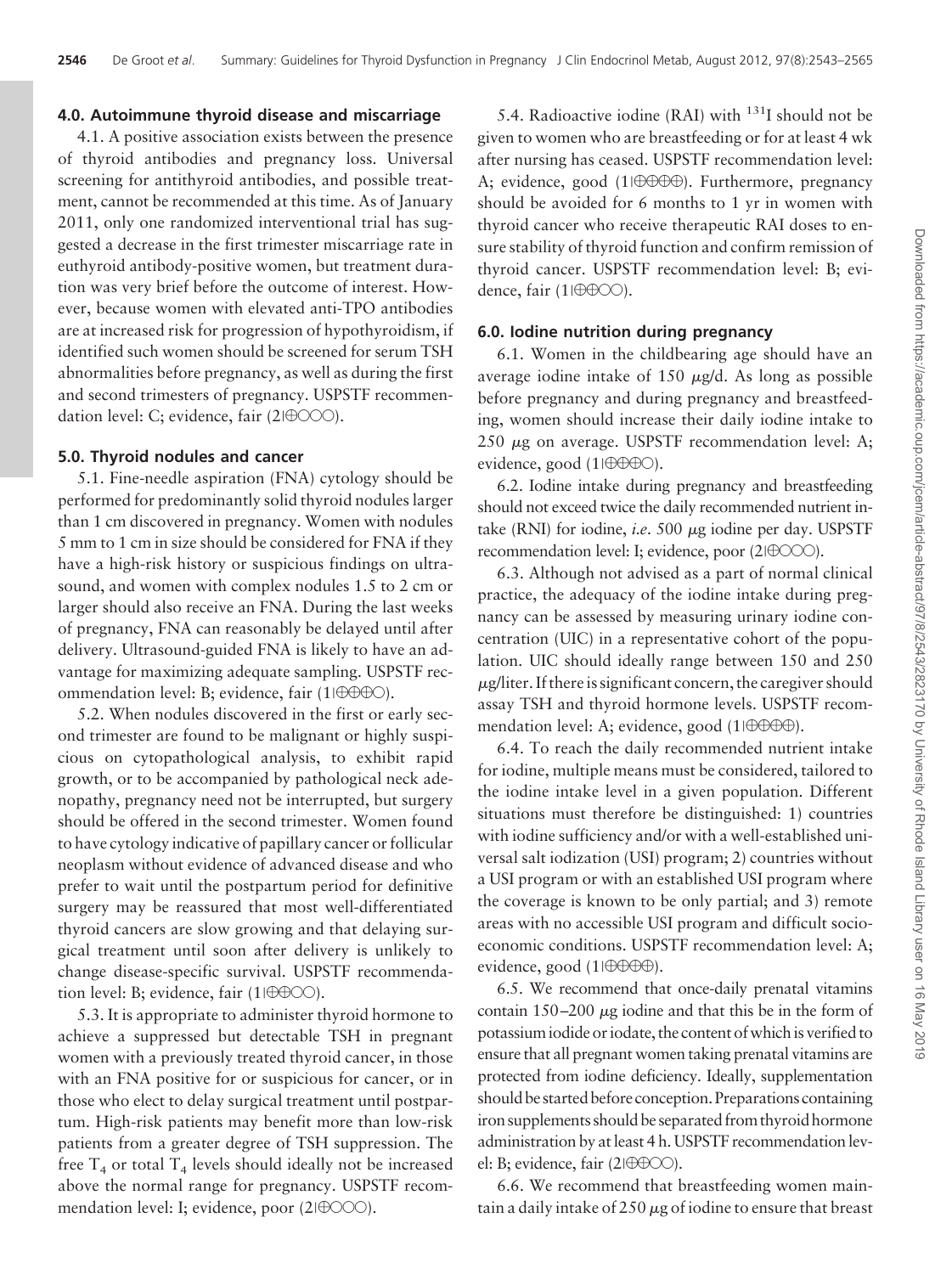milk provides  $100 \mu$ g iodine per day to the infant. USPSTF recommendation level: A; evidence, good (1 $\theta \theta \theta \theta$ ).

## **7.0. Postpartum thyroiditis**

7.1. There are insufficient data to recommend screening of all women for postpartum thyroiditis (PPT). USPSTF recommendation level: I; evidence, poor (2| $\oplus$ OOO).

7.2. Women known to be TPO-Ab+ should have TSH measured at 6 –12 wk gestation and at 6 months postpartum, or as clinically indicated. USPSTF recommendation level: A; evidence, good  $(1|\oplus\oplus\oplus\odot)$ .

7.3. Because the prevalence of PPT in women with type 1 diabetes, Graves' disease in remission, and chronic viral hepatitis is greater than in the general population, screening by TSH is recommended at 3 and 6 months postpartum. USPSTF recommendation level: B; evidence, fair  $(2|\oplus\oplus\odot\odot)$ .

7.4. Women with a history of PPT have a markedly increased risk of developing permanent primary hypothyroidism in the 5- to 10-yr period after the episode of PPT. An annual TSH level should be performed in these women. USPSTF recommendation level: A; evidence, good (1 $\theta \theta \theta \theta$ ).

7.5. Asymptomatic women with PPT who have a TSH above the reference range but less than 10 mIU/liter and who are not planning a subsequent pregnancy do not necessarily require intervention but should, if untreated, be remonitored in 4 – 8 wk. When a TSH above the reference range continues, women should be treated with levothyroxine. Symptomatic women and women with a TSH above normal and who are attempting pregnancy should be treated with levothyroxine. USPSTF recommendation level: B; evidence, fair  $(2|\theta\theta\theta\text{OO})$ .

7.6. There is insufficient evidence to conclude whether an association exists between postpartum depression (PPD) and either PPT or thyroid antibody positivity (in women who did not develop PPT). USPSTF recommendation level: I; evidence, poor  $(2|\oplus\bigcirc\circ\bigcirc)$ . However, because hypothyroidism is a potentially reversible cause of depression, women with PPD should be screened for hypothyroidism and appropriately treated. USPSTF recommendation level: B; evidence, fair (2 $\oplus \oplus \odot$ ).

# **8.0. Screening for thyroid dysfunction during pregnancy**

8.1a. Universal screening of healthy women for thyroid dysfunction *before* pregnancy is not recommended. USPSTF recommendation level: I; evidence, poor  $(2\vert \oplus \odot \odot \odot)$ .

8.1b. However, caregivers should identify individuals at "high risk" for thyroid illness (see Table 1) on the basis of their medical history, physical exam, or prior biochemical data. When such individuals are identified, prenatal measurement of serum TSH is recommended. If it is above 2.5 mIU/liter, the test should be confirmed by repeat assay. Although no randomized controlled trials are available to guide a response, the committee believes it is appropriate to give low-dose  $T_4$  treatment to bring TSH below 2.5 mIU/liter. This treatment can be discontinued if the woman does not become pregnant or postpartum. USPSTF recommendation level: I; evidence, poor  $(2|\oplus OOO)$ .

8.2a. All women considering pregnancy with known thyroid dysfunction and receiving levothyroxine should be tested for abnormal TSH concentrations *before* pregnancy. USPSTF recommendation level: B; evidence, fair  $(1|\oplus\oplus\odot\odot)$ .

8.2b. If hypothyroidism has been diagnosed before pregnancy, we recommend adjustment of the preconception  $T_4$  dose to reach before pregnancy a TSH level not higher than 2.5 mIU/liter. USPSTF recommendation level: C; evidence, fair  $(2|\theta\theta\theta\theta\phi)$ .

8.2c. All women receiving levothyroxine should be verbally screened prenatally to assess their understanding of changing levothyroxine requirements after conception. These women should be counseled to contact a physician or medical professional immediately upon a missed menstrual cycle or suspicion of pregnancy to check their serum TSH level. An additional recommendation may be to increase their levothyroxine dose by 30%, which is often two additional tablets per week (nine tablets per week instead of seven tablets), until their serum TSH can be checked. USPSTF recommendation level: B; evidence, fair  $(2|\oplus\oplus\odot).$ 

8.3a. Universal screening for the presence of anti-TPO antibodies either before or during pregnancy is not recommended. USPSTF recommendation level: C; evidence, fair  $(2|\oplus\!\circledcirc\!\circ\!\circ).$ 

8.3b. However, women with elevated anti-TPO antibodies are at increased risk for miscarriage, preterm delivery, progression of hypothyroidism, and PPT. Therefore, if identified, such women should be screened for serum TSH abnormalities before pregnancy, as well as during the first and second trimesters of pregnancy. USPSTF recommendation level: C; evidence, fair (1 $\oplus \oplus \odot$ ) (see also Section 8.5).

8.4a. The committee could not reach agreement with regard to screening recommendations for all *newly pregnant* women. Two versions are therefore presented.

8.4a1. Some members recommended screening of all pregnant women for serum TSH abnormalities by the ninth week or at the time of their first visit. USPSTF recommendation level: C; evidence, fair (2|OOO) (Authors supporting: L.D.G., J.R., J.H.L., N.A., C.J.E.).

8.4a2. Some members recommended neither for nor against universal screening of all pregnant women for TSH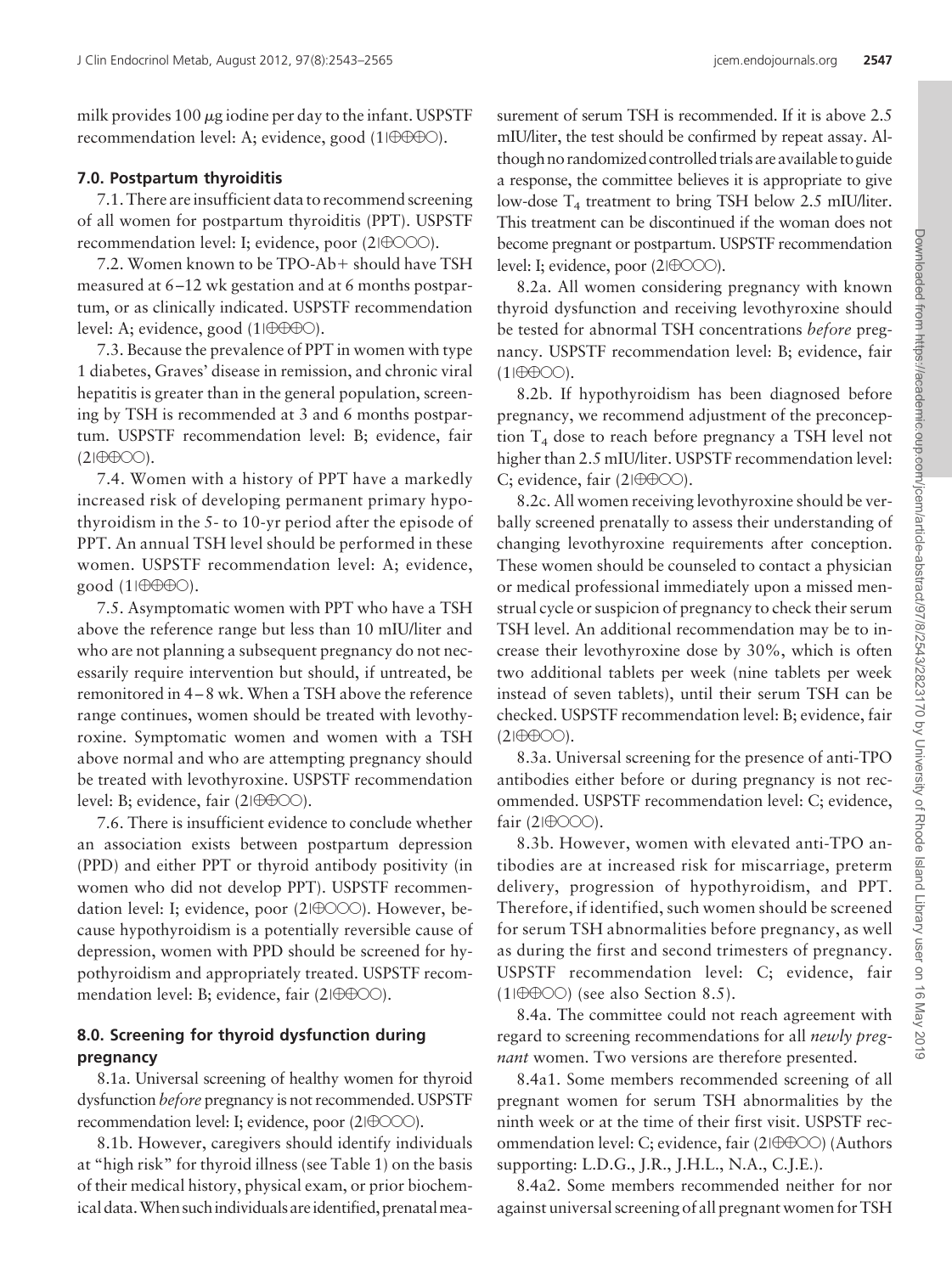abnormalities at the time of their first visit. These members strongly support aggressive case finding to identify and test high-risk women (Table 1) for elevated TSH concentrations by the ninth week or at the time of their first visit before and during pregnancy, and they recognize that in some situations ascertainment of the individual's risk status may not be feasible. In such cases, and where the local practice environment is appropriate, testing of all women by wk 9 of pregnancy or at the first prenatal visit is reasonable. USPSTF recommendation level: I; evidence, poor  $(2|\bigoplus$ OOO) (Authors supporting: M.A., E.K.A., J.M., L.B., S.S., S.J.M., D.L., R.H.C.).

8.4b. If serum TSH is greater than 2.5 mIU/liter at the time of testing (or  $> 3.0$  mIU/liter in the second trimester), levothyroxine therapy should be instituted. For overt hypothyroidism, USPSTF recommendation level: A; evidence, good  $(1|\oplus \oplus \oplus \oplus)$ ; for SCH and obstetrical outcome, USPSTF recommendation level: C; evidence, fair (2 $\Theta$  $\Theta$  $\odot$ ); and for SCH and neurological outcome, USPSTF recommendation level: C; evidence, poor  $(2|\oplus$ OOO).

8.4c. If TSH concentration is 2.5–10 mIU/liter, a starting levothyroxine dose of 50  $\mu$ g/d or more is recommended. Other thyroid preparations (such as  $T_3$ ) are not recommended. USPSTF recommendation level: C; evidence, fair (2|<del>OO</del>OO).

8.5. Women at high risk for PPT in the postpartum months should be screened via assessment of serum TSH. These high-risk groups include: 1) women known to be TPO-Ab-; 2) women with type 1 diabetes; and 3) women with a prior history of PPT. Screening should occur at 6 –12 wk postpartum. Women with Graves' disease who enter remission during pregnancy should be screened for recurrence by TSH assay at 3–6 months. USPSTF recommendation level: C; evidence, poor  $(2|\oplus OOO)$  (see also Section 7).

# **Method of Development of Evidence-Based Clinical Practice Guidelines**

The Clinical Guidelines Subcommittee of The Endocrine Society deemed thyroid dysfunction during pregnancy a priority area in need of practice guidelines and appointed a task force to formulate evidence-based recommendations. The task force followed the approach of the U.S. Preventive Service Task Force and the Grading of Recommendations, Assessment, Development, and Evaluation (GRADE) system to evaluate the strength of each recommendation and the quality of the evidence. The task force used the best available research evidence to develop the recommendations. In the USPSTF system, the strength of

a recommendation is graded A, B, C, D, or I (if insufficient), and evidence is graded good, fair, or poor. In the GRADE system strong recommendations use the number 1, and weak recommendations use the number 2. *Crossfilled circles* indicate the quality of the evidence, such that  $\Theta$ OOO denotes very low quality evidence;  $\Theta$  $\Theta$ OO, low quality;  $\Theta$  $\Theta$  $\Theta$ , moderate quality; and  $\Theta$  $\Theta$  $\Theta$ , high quality. The task force has confidence that persons who receive care according to the strong recommendations will derive, on average, more good than harm. Weak recommendations require more careful consideration of the person's circumstances, values, and preferences to determine the best course of action. Linked to each *recommendation* is a description of the *evidence* and the *values* that panelists considered in making the recommendation; in some instances, there are *remarks,* a section in which panelists offer technical suggestions for testing conditions, dosing, and monitoring. These technical comments reflect the best available evidence applied to a typical person being treated.

This guideline is concerned with the management of pregnant women who may have a variety of known or undisclosed thyroid conditions, such as hypothyroidism and hyperthyroidism, the presence of thyroid autoantibodies, the presence of nodules, or inadequate iodine nutrition. Pregnancy may affect the course of these thyroid disorders, and conversely, thyroid diseases may affect the course of pregnancy. Moreover, the thyroid disorders (and their management) may affect both the pregnant woman and the developing fetus. Finally, pregnant women may be under the care of multiple health care professionals, including obstetricians, nurse midwives, family practitioners, endocrinologists, and/or internists, making the development of guidelines all the more critical.

An international task force was created under the auspices of The Endocrine Society to review the best evidence in the field and develop evidence-based guidelines, and a report was issued in 2007. Because of advances in the field, the committee was reconvened in 2009. The current task force also includes members of the Asia and Oceania Thyroid Association and the Latin American Thyroid Society.

The task force undertook a review of all material on these topics published in English during the past two decades, or earlier at the working group's discretion. We concentrated on original reports and largely excluded reviews from our references. At present, with the exception of studies on iodide nutrition, only a few prospective, randomized intervention trials have been published in this area. We are aware of large-scale prospective intervention trials that are ongoing. Nevertheless, in the past decade many high-quality studies have modified older dogmas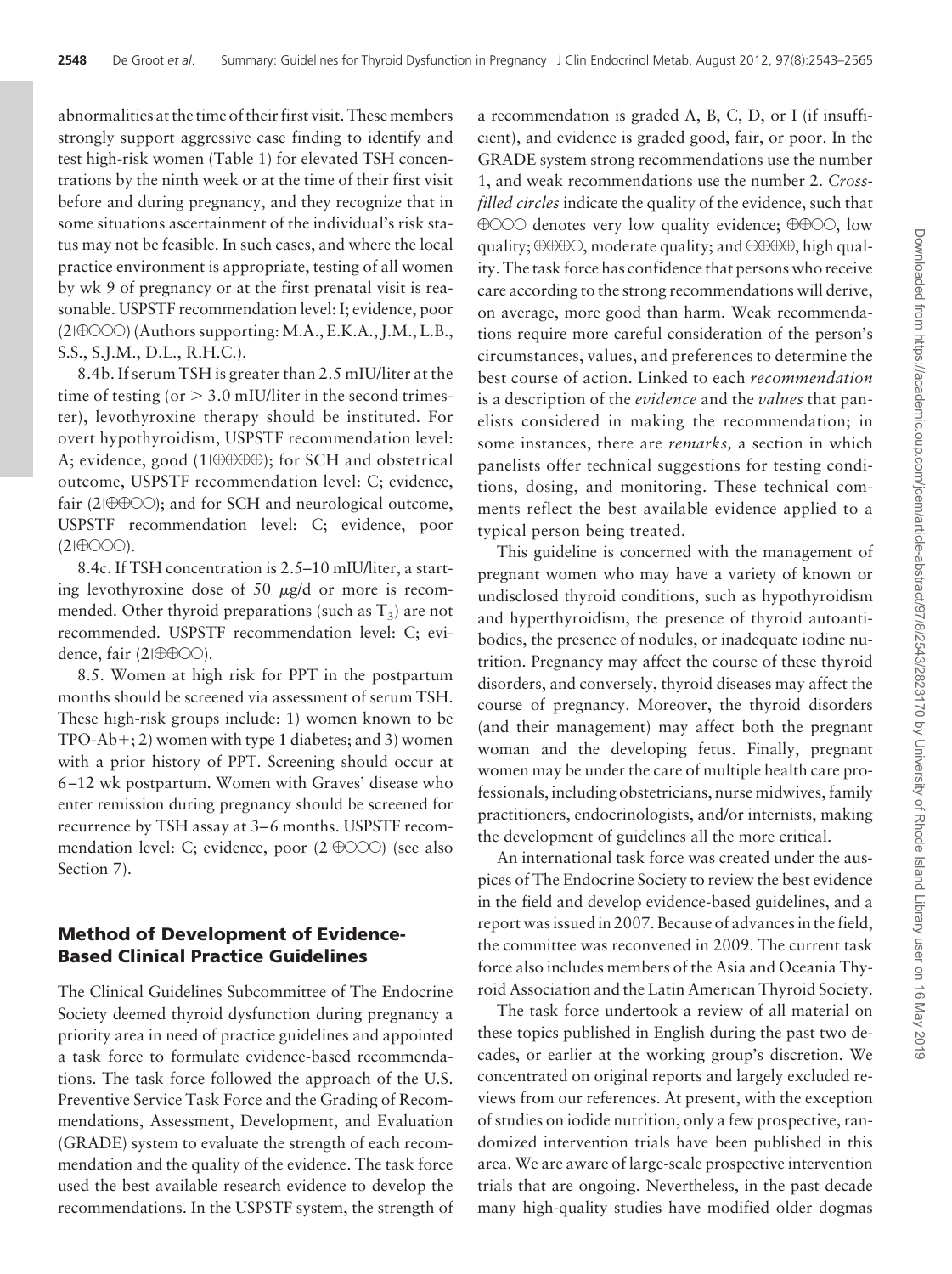and profoundly changed the ways in which these patients are managed.

Thyroid problems during pregnancy encompass at least eight different conditions, and we have therefore divided our report into the following sections:

- 1. Management of hypothyroidism: maternal and fetal aspects
- 2. Management of hyperthyroidism: maternal and fetal aspects
- 3. Gestational hyperemesis and hyperthyroidism
- 4. Autoimmune thyroid disease and miscarriage
- 5. Thyroid nodules and cancer
- 6. Iodine nutrition during pregnancy
- 7. Postpartum thyroiditis
- 8. Screening for thyroid dysfunction during pregnancy

The material herein is a condensed and abstracted version of the full report, which is published online at [http://](http://www.endo-society.org/guidelines/Current-Clinical-Practice-Guidelines.cfm) [www.endo-society.org/guidelines/Current-Clinical-Practice-](http://www.endo-society.org/guidelines/Current-Clinical-Practice-Guidelines.cfm)[Guidelines.cfm.](http://www.endo-society.org/guidelines/Current-Clinical-Practice-Guidelines.cfm) Each subsection provides recommendations followed by an abbreviated examination of evidence. Each recommendation is followed by a statement of strength of the recommendation and quality of the evidence. We have indicated the specific bibliographic citations on which each recommendation is based.

## **1.0. Management of hypothyroidism during pregnancy: maternal and fetal aspects**

## *Recommendations*

1.1. We recommend caution in the interpretation of serum free  $T_4$  levels during pregnancy and that each laboratory establish trimester-specific reference ranges for pregnant women if using a free  $T_4$  assay. The nonpregnant total  $T_4$  range (5–12  $\mu$ g/dl or 50–150 nmol/liter) can be adapted in the second and third trimesters by multiplying this range by 1.5-fold. Alternatively, the free  $T_4$  index ("adjusted  $T_4$ ") appears to be a reliable assay during pregnancy. USPSTF recommendation level: B; evidence, fair  $(GRADE 2|\oplus \oplus \odot \odot)$  (1–3).

1.2.1. Overt maternal hypothyroidism is known to have serious adverse effects on the fetus  $(4-8)$ . Therefore maternal hypothyroidism should be avoided. For overt hypothyroidism: USPSTF recommendation level: A; evidence, good (1| $\oplus \oplus \oplus \odot$ ).

1.2.2. SCH (serum TSH concentration above the upper limit of the trimester-specific reference range with a normal free  $T_4$ ) may be associated with an adverse outcome for both the mother and offspring. In retrospective studies, and in prospective studies on women with SCH and TPO-Ab+, T<sub>4</sub> treatment improved obstetrical outcome, but it has not been proved to modify long-term neurological development in the offspring. However, given that the potential benefits outweigh the potential risks, the panel recommends  $T_4$  replacement in women with SCH. For obstetrical outcome: USPSTF recommendation level, C; evidence, fair  $(2|\oplus \oplus \odot \odot) (4-9)$ ; for neurological outcome: USPSTF recommendation level, I; evidence, poor  $(210000)$   $(4-7, 9)$ .

1.2.3. If hypothyroidism has been diagnosed before pregnancy, we recommend adjustment of the preconception  $T_4$  dose to reach before pregnancy a TSH level not higher than 2.5 mIU/liter. USPSTF recommendation level: C; evidence, poor  $(2|\oplus \text{OOO})$   $(1, 10-12)$ .

1.2.4. The  $T_4$  dose usually needs to be incremented by 4 to 6 wk gestation and may require a 30% or more increase in dosage. USPSTF recommendation level: A; evidence, good (1| $\oplus \oplus \oplus$ ) (12–15).

1.2.5. If overt hypothyroidism is diagnosed during pregnancy, thyroid function tests should be normalized as rapidly as possible.  $T_4$  dosage should be titrated to rapidly reach and thereafter maintain serum TSH concentrations of less than 2.5 mIU/liter (in an assay using the International Standard) in the first trimester (or 3 mIU/liter in second and third trimesters) or to trimesterspecific TSH ranges. Thyroid function tests should be remeasured within  $30 - 40$  d and then every  $4 - 6$  wk. USPSTF recommendation level: A; evidence, good  $(1|\oplus\oplus\oplus)$   $(3, 11, 16, 17)$ .

1.2.6. Women with thyroid autoimmunity who are euthyroid in the early stages of pregnancy are at risk of developing hypothyroidism and should be monitored for elevation of TSH above the normal range for pregnancy every 4-6 wk. USPSTF recommendation level: A; evidence, fair (1|0000) (12, 14).

1.2.7. After delivery, most hypothyroid women need to decrease the  $T_4$  dosage they received during pregnancy to the prepregnancy dose. USPSTF recommendation level: A; evidence, good (1 $\theta \theta \theta \theta$ ) (18).

# *1.1.–1.2.7. Background and evidence*

Overt hypothyroidism occurs in 0.3– 0.5% of pregnancies, and SCH occurs in 2–3%. Thyroid autoantibodies are found in 5–15% of women during childbearing age, and chronic autoimmune thyroiditis is the main cause of hypothyroidism, apart from iodine deficiency (19). Other causes include radioiodine ablation or surgery for hyperthyroidism, thyroid tumor surgery, congenital hypothyroidism, and rarely, lymphocytic hypophysitis.

Hypothyroid women are more likely to experience infertility, and they have an increased prevalence of abortion, anemia, gestational hypertension, placental abruption, and postpartum hemorrhage (4 –9). Untreated maternal overt hypothyroidism is associated with adverse neonatal outcomes including premature birth, low birth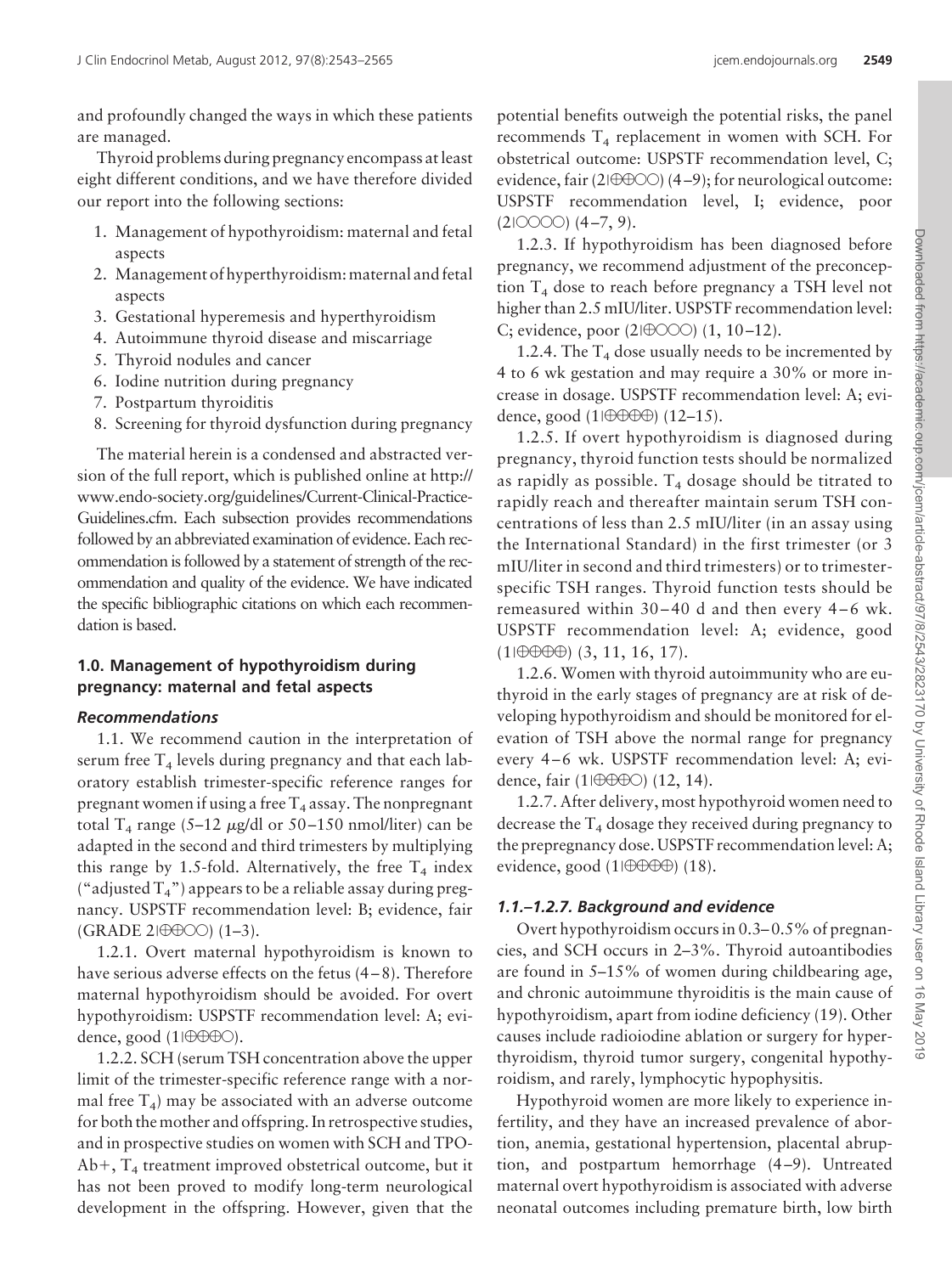weight, and neonatal respiratory distress. There may be more fetal and perinatal death, and gestational hypertension may also contribute to the overall increase in neonatal risks. Women with gestational SCH were found in one study to have more preterm deliveries (20), and the offspring have more admissions to neonatal intensive care and an increased rate of respiratory distress syndrome (4). Even maternal TSH levels in the upper normal range are associated with increased fetal loss, as compared with lower "normal" levels  $(11)$ .

Thyroid hormone contributes critically to normal fetal brain development (21). In moderate and severe iodine deficiency, there is significant childhood IQ reduction, preventable by gestational iodine supplementation. In iodine-sufficient areas, there is also a significantly increased risk of impairment in neuropsychological developmental indices, IQ scores, and school learning abilities in the offspring of hypothyroid mothers. A study in the United States showed that children born to untreated hypothyroid women had an IQ score seven points below the mean IQ of children born to healthy women (6). Children born to untreated hypothyroid mothers were three times more likely to have IQ that were 1 SD below the mean of controls. Early maternal low free  $T_4$  has been associated with a lower developmental index in children at 10 months of age, and children born to mothers with prolonged low  $T_4$ (until wk 24 or later) showed an 8- to 10-point deficit for motor and mental development (22). If free  $T_4$  recovered spontaneously to normal later in gestation, infants had a normal development, suggesting that prolonged low  $T_4$ was needed to impair fetal neural development. A recent study by Henrichs *et al.* (23) confirmed the adverse effects of maternal free  $T_4$  levels in the lowest 10% of the normal range on early childhood cognitive development.

*Diagnosis.* Hypothyroidism may be suggested by cold sensitivity, fatigue, or dry skin or it may go unnoticed. Because many women remain asymptomatic, particular attention is required from obstetrical care providers for careful diagnosis and, if appropriate, thyroid function evaluation at the first prenatal clinic attendance. Only thyroid function tests confirm the diagnosis.

Total serum  $T_4$  rises rapidly during the first trimester to roughly 150% of the nonpregnant range because of estrogen-induced elevation of  $T_4$  binding globulin. Serum TSH elevation suggests primary hypothyroidism. Thyroid autoantibody titers [TPO-Ab or thyroglobulin (TG) antibodies] confirm an autoimmune origin (12). Serum TSH values are normally lowered, particularly near the end of the first trimester, because of the thyrotropic activity of elevated circulating human chorionic gonadotropin (hCG) concentrations. In the first trimester, the "normal"

range is reduced to 0.1–2.5 mIU/liter (2, 24). Thus, a serum TSH within the classical reference range (0.4 – 4.0 mIU/liter) might be misdiagnosed as "normal" in women who have a slight TSH elevation, or hyperthyroidism may be wrongly suspected in normal women who have a blunted serum TSH.

Serum  $T_4$  distinguishes between SCH and overt hypothyroidism, if normal, or clearly below normal for gestational age, respectively. Reference ranges provided by the manufacturers of most free  $T_4$  measurement kits have been established using pools of nonpregnant normal sera, and such reference ranges are not valid during pregnancy. If free  $T_4$  is the only test available, pregnancy-specific reference ranges should be established for each assay. The nonpregnant total  $T_4$  range (5–12  $\mu$ g/dl or 50–150 nmol/liter) can be adapted in the second and third trimesters by multiplying this range by 1.5-fold. Alternatively, the free  $T_4$ index ("adjusted  $T_4$ ") appears to be a reliable assay during pregnancy.

*Treatment.* Levothyroxine is the treatment of choice for maternal hypothyroidism, assuming adequate iodine nutrition (14). Hypothyroid pregnant women require larger levothyroxine doses than do nonpregnant patients. Women receiving  $T_4$  antenatally usually should increase their dosage by  $4-6$  wk gestation to  $30-50\%$  above preconception dosage (14, 15). The increment is greater in women without residual functional thyroid tissue (*e.g.* radioiodine ablation, total thyroidectomy) than in those with residual thyroid tissue (*e.g.* Hashimoto's thyroiditis) (15). When serum TSH is first checked during pregnancy, the average increments of levothyroxine needed are  $25-50 \mu g/d$  for serum TSH levels between 5 and 10 mIU/liter,  $50-75 \mu g/d$ for serum TSH between 10 and 20 mIU/liter, and 75–100  $\mu$ g/d for those with a serum TSH above 20 mIU/liter.

Management of a pregnant woman with normal TSH for pregnancy, but with thyroid hormone level by reliable assay below the pregnancy and trimester normal range on repeat assay, is controversial and requires further study (22, 23). However, in the opinion of the committee, partial replacement therapy may be initiated at the discretion of the caregiver, with continued monitoring.

# **2.0. Management of hyperthyroidism: maternal and fetal aspects**

#### *Recommendations*

## *2.1. Management of maternal hyperthyroidism: maternal aspects*

2.1.1. If a subnormal serum TSH concentration is detected during gestation, hyperthyroidism must be distinguished from both normal physiology of pregnancy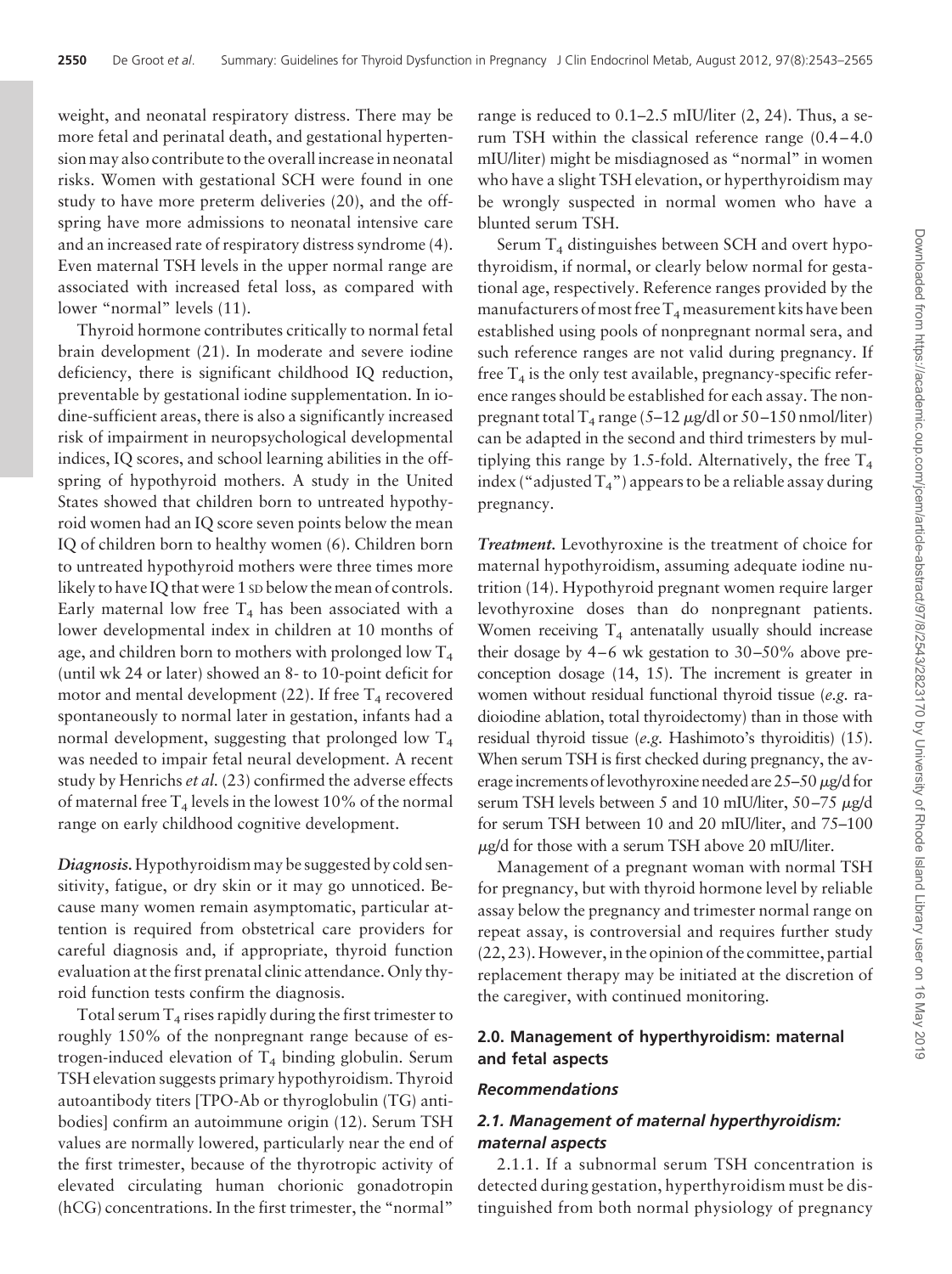and gestational thyrotoxicosis because of the adverse effects of overt hyperthyroidism on the mother and fetus. Differentiation of Graves' disease from gestational thyrotoxicosis is supported by the presence of clinical evidence of autoimmune thyroid disease, a typical goiter, and the presence of TRAb. TPO-Ab may be present in either case. USPSTF recommendation level: B; evidence, fair (1 $\Box$  $\Box$  $\Box$  $\Box$  $(24-26)$ .

2.1.2. For overt hyperthyroidism due to Graves' disease or thyroid nodules, ATD therapy should be either initiated (before pregnancyif possible, and for those with new diagnoses) or adjusted (for those with a prior history) to maintain the maternal thyroid hormone levels for free  $T<sub>4</sub>$  at the upper limit of the nonpregnant reference range. USPSTF recommendation level: B; evidence, fair (1 $\oplus$  $\oplus$  $\infty$ ); or to maintain total T<sub>4</sub> at 1.5 times the upper limit of the normal reference range, or the free  $T_4$  index in the upper limit of the normal reference range. USPSTF recommendation level: I; evidence, poor  $(2|\oplus$ OOO $)(27)$ .

2.1.3. PTU, if available, is recommended as the firstline drug for treatment of hyperthyroidism during the first trimester of pregnancy, because of the possible association of MMI with specific congenital abnormalities that occur during first trimester organogenesis. MMI may also be prescribed if PTU is not available or if a patient cannot tolerate or has an adverse response to PTU. MMI 10 mg is considered to be approximately equal to 100 –150 mg of PTU. Recent analyses reported by the FDA indicate that PTU may rarely be associated with severe liver toxicity. For this reason, we recommend that clinicians change treatment of patients from PTU to MMI after the completion of the first trimester. Available data indicate that MMI and PTU are equally efficacious in the treatment of pregnant women. Practitioners should use their clinical judgment in choosing the ATD therapy, including the potential difficulties involved in switching patients from one drug to another. If switching from PTU to MMI, thyroid function should be assessed after 2 wk and then at 2- to 4-wk intervals. USPSTF recommendation level: B; evidence, fair (1 $\theta \theta \theta$ OO). Although liver toxicity may appear abruptly, it is reasonable to monitor liver function in pregnant women on PTU every 3– 4 wk and to encourage patients to promptly report any new symptoms. USPSTF recommendation level: C; evidence, poor  $(2|\oplus \odot \odot)$   $(28-34)$ .

2.1.4. Subtotal thyroidectomy may be indicated during pregnancy as therapy for maternal Graves' disease if: 1) a patient has a severe adverse reaction to ATD therapy; 2) persistently high doses of ATD are required (over 30 mg/d of MMI or 450 mg/d of PTU); or 3) a patient is nonadherent to ATD therapy and has uncontrolled hyperthyroidism. The optimal timing of surgery is in the second trimester. USPSTF recommendation level: C; evidence, fair  $(2|\oplus \odot \odot \odot) (35-37)$ .

2.1.5. There is no evidence that treatment of subclinical hyperthyroidism improves pregnancy outcome, and treatment could potentially adversely affect fetal outcome. USPSTF recommendation level: C; evidence, fair  $(2|\oplus$ OOO $)$   $(27, 38)$ .

# *2.2. Management of maternal hyperthyroidism: fetal aspects*

2.2.1. Because thyroid receptor antibodies (thyroid receptor stimulating, binding, orinhibiting antibodies) freely cross the placenta and can stimulate the fetal thyroid, these antibodies should be measured by 22 wk gestational age in mothers with: 1) current Graves' disease; or 2) a history of Graves' disease and treatment with  $131$  or thyroidectomy before pregnancy; or 3) a previous neonate with Graves' disease; or 4) previously elevated TRAb. Women who have a negative TRAb and do not require ATD have a very low risk of fetal or neonatal thyroid dysfunction. USPSTF recommendation level: B; evidence, fair  $(1|\oplus\oplus\oplus\odot)$   $(39-42)$ .

2.2.2.  $131$  should not be given to a woman who is or may be pregnant. If inadvertently treated, the patient should be promptly informed of the radiation danger to the fetus, including thyroid destruction if treated after the 12th week of gestation. USPSTF recommendation level: A; evidence, good (1 $\theta \theta \theta$ O). There are no data for or against recommending termination of pregnancy after  $^{131}$  exposure. USPSTF recommendation level: I; evidence, poor  $(2\oplus$ OOO $)$  $(43-47)$ .

2.2.3. In women with TRAb or thyroid-stimulating Ig elevated at least 2- to 3-fold the normal level, and in women treated with ATD, maternal free  $T_4$  and fetal thyroid dysfunction should be screened for during the fetal anatomy ultrasound (18th-22nd wk) and repeated every 4 – 6 wk or as clinically indicated. Evidence of fetal thyroid dysfunction could include thyroid enlargement, growth restriction, hydrops, presence of goiter, advanced bone age, tachycardia, or cardiac failure. If fetal hyperthyroidism is diagnosed and thought to endanger the pregnancy, treatment using MMI or PTU should be given with frequent clinical, laboratory, and ultrasound monitoring. USPSTF recommendation level: B; evidence, fair (1 $\theta \theta \theta$ O) (39, 41, 48-50).

2.2.4. Umbilical blood sampling should be considered only if the diagnosis of fetal thyroid disease is not reasonably certain from the clinical and sonographic data, and the information gained would change the treatment. USPSTF recommendation level: B; evidence, fair (2 $\theta$ OOO) (41, 51–56).

2.2.5. All newborns of mothers with Graves' disease (except those with negative TRAb and not requiring ATD)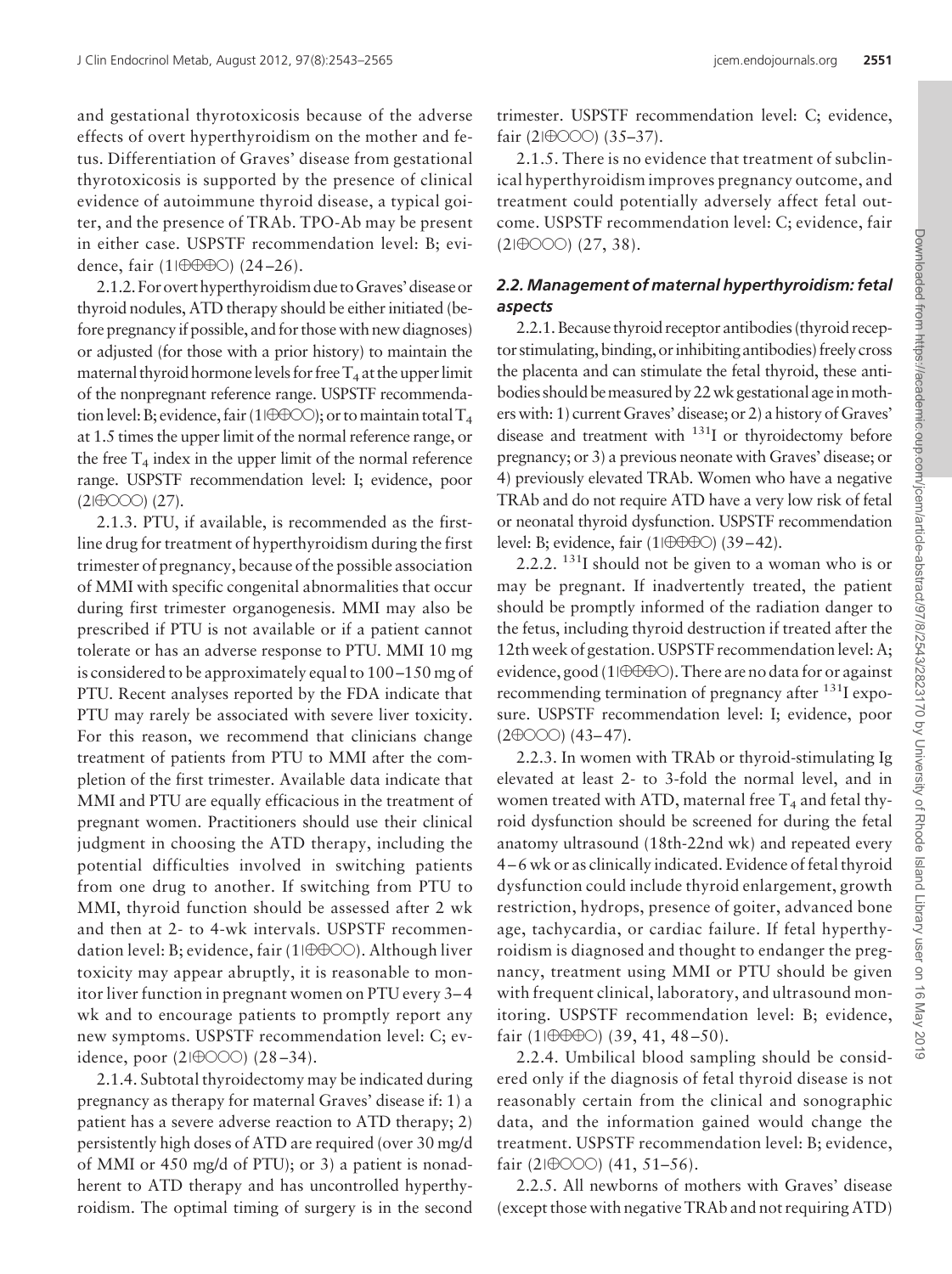should be evaluated by a medical care provider for thyroid dysfunction and treated if necessary. USPSTF recommendation level: B; evidence, fair  $(1|\theta \theta \theta \theta)$  (40, 48, 52).

#### *2.1.1–2.2.5. Background and evidence*

The prevalence of hyperthyroidism in pregnancy ranges from 0.1 to 0.4%, with Graves' disease accounting for 85% of cases (28, 57, 58). The activity level of Graves' disease may fluctuate during gestation, with exacerbation during the first trimester and improvement by late gestation. Hyperthyroidism of Graves' disease may be aggravated by high levels of hCG in the first trimester.

Because nonspecific symptoms of hyperthyroidism may be mimicked by normal pregnancy, the presence of a goiter, especially with a bruit or thrill, may point to a diagnosis of true Graves' disease. Thyroid function tests must be interpreted in the context of the normal gestational changes of decreased serum TSH and increased  $T_4$  and  $T_3$  levels.

Patients suspected of having hyperthyroidism require measurement of serum TSH,  $T_4$  or free  $T_4$ ,  $T_3$  levels, and TRAb. However, interpretation of thyroid function tests must be made in relation to the hCG-mediated decrease in serum TSH levels and the increase in  $T_4$  binding globulin concentrations that occur during pregnancy  $(59-61)$ . In the normal pregnant woman, TSH levels typically are suppressed in the mid to late first trimester.

Fetal hyperthyroidism due to the transplacental passage of maternal TSH receptor stimulating antibody (TRAb) levels is rare (0.01% of pregnancies), but it should be considered in any woman with a past or current history of Graves' disease and may require treatment with maternal antithyroid medications.

Maternal hyperthyroidism is associated with both gestational and fetal risks that are related to the disease itself and/or to the medical treatment of the disease. Inadequately treated maternal thyrotoxicosis is associated with an increased risk of medically indicated preterm delivery, intrauterine growth restriction and low birth weight, preeclampsia, congestive heart failure, and fetal death (62). In addition, overtreatment of the mother with thioamides can result in iatrogenic fetal hypothyroidism (51), but undertreatment of maternal hyperthyroidism may lead to central congenital hypothyroidism (63, 64).

Fetal hyperthyroidism can be associated with intrauterine growth restriction, fetal tachycardia, fetal goiter, advanced bone age, fetal hydrops, preterm delivery, and fetal death  $(40-42, 53, 56, 65)$ . The diagnosis is suggested by any of these signs or abnormalities. Maternal TRAb levels able to induce fetal hyperthyroidism are usually over three times the upper normal limit.

PTU and MMI or its derivative carbimazole are the mainstays of treatment. Recently, the Adverse Event Re-

porting System of the FDA has focused attention on the relation between hepatotoxicity and PTU (29). This finding has led to a recommendation that PTU use in pregnancy be limited to the first trimester, and then treatment be switched to MMI. Use of MMI during the first trimester has been associated with a possible embryopathy.

#### **3.0 Gestational hyperemesis and hyperthyroidism**

#### *Recommendations*

3.1. Thyroid function tests (TSH, total  $T_4$ , or free  $T_4$ index, or free  $T_4$ ) and TRAb should be measured in patients with hyperemesis gravidarum (5% weight loss, dehydration, and ketonuria) and clinical features of hyperthyroidism. USPSTF recommendation level: B; evidence, fair (2 $\Theta$  $\Theta$  $\odot$ ) (24, 27, 66-68).

3.2. Most women with hyperemesis gravidarum, clinical hyperthyroidism, suppressed TSH, and elevated free T<sub>4</sub> do not require ATD treatment. USPSTF recommendation level: A; evidence, good (1 $\theta \rightarrow \theta$ ). Clinical judgment should be followed in women who appear significantly thyrotoxic or who have in addition serum total  $T_3$  values above the reference range for pregnancy. Beta blockers such as metoprolol may be helpful and may be used with obstetrical agreement. USPSTF recommendation level: B; evidence, poor  $(2|\oplus \text{OOO}) (13, 25, 26, 66 - 68)$ .

3.3. Women with hyperemesis gravidarum and diagnosed to have Graves' hyperthyroidism (free  $T_4$  above the reference range or total  $T_4 > 150\%$  of top normal pregnancy value,  $TSH < 0.01$  mIU/liter, and presence of TRAb) will require ATD treatment, as clinically necessary. USPSTF recommendation level: A; evidence, good  $(1|\oplus\oplus\oplus)$   $(13, 25, 26, 66 - 68)$ .

### *3.1–3.3 Background and evidence*

Gestational hyperthyroidism (GH), also referred as gestational thyrotoxicosis or gestational transient thyrotoxicosis, is defined as transient hyperthyroidism, limited to the first half of pregnancy, characterized by elevated serum free  $T_4$  and suppressed or undetectable serum TSH, in the absence of thyroid autoimmunity. GH is typically associated with hyperemesis gravidarum, defined as severe vomiting in early pregnancy that causes more than 5% weight loss, dehydration, and ketonuria and occurs in 0.5–10 cases per 1000 pregnancies. The etiology of thyroid stimulation is thought to be hCG itself, or molecular variant proteins related to hCG. Multiple gestation is another recognized cause of GH. Very high elevations of hCG occurring in patients with hydatidiform mole or choriocarcinoma are often associated with clinical hyperthyroidism. *TSHR* mutations with functional hypersensitivity to hCG have also been recognized as a rare cause of severe GH. Other isolated rare cases of GH, such as hy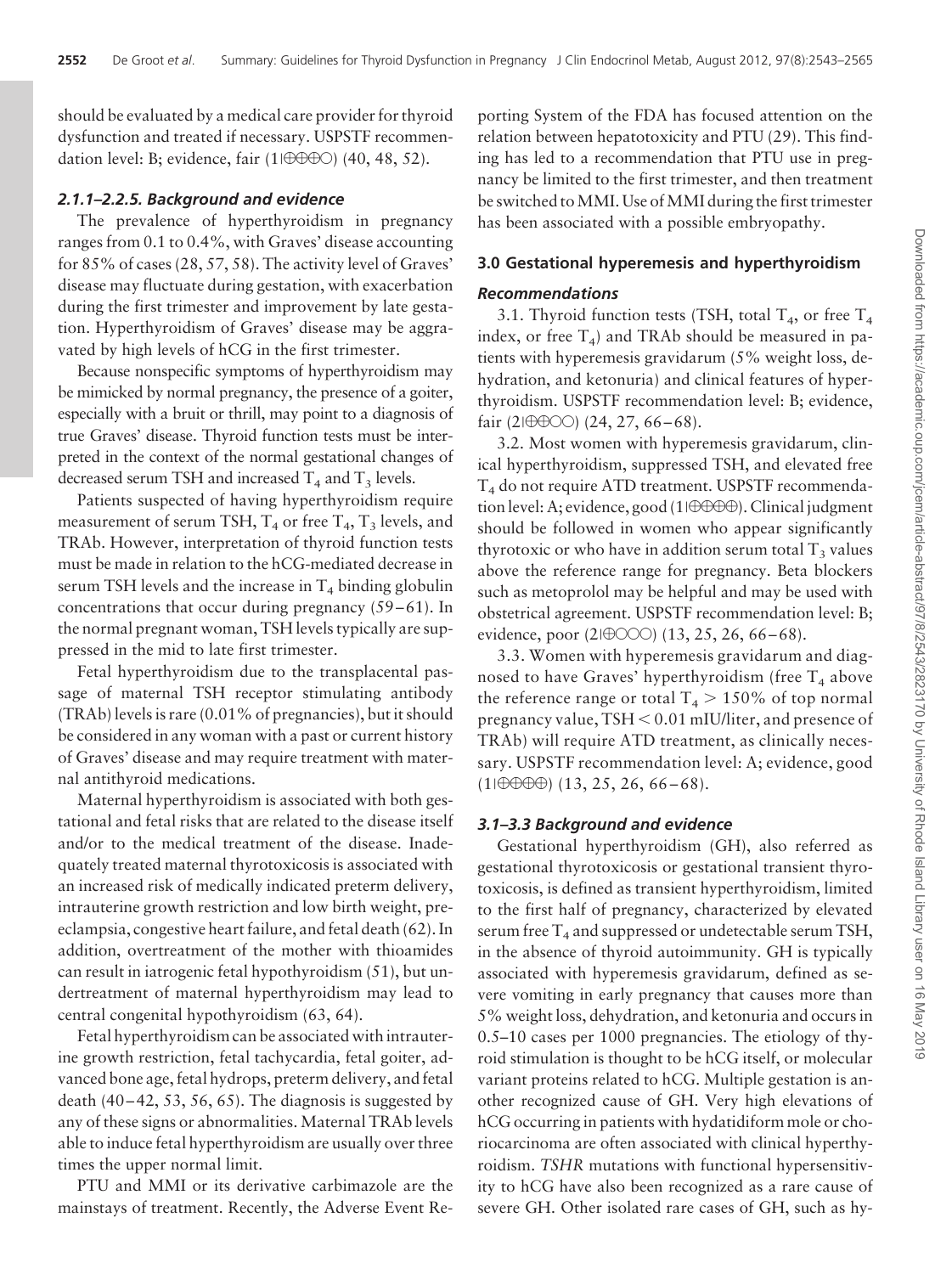perplacentosis and hyperreactio luteinalis, have been reported. The condition can cause severe morbidity and may require frequent visits to the emergency room or admission to the hospital for management of dehydration, electrolyte abnormalities, psychological support, and occasionally parenteral nutrition (25, 26).

In women with GH, the serum TSH is suppressed or undetectable; serum total  $T_4$  and free  $T_4$  are elevated, but the free  $T_3$  is elevated less frequently. Women with hyperemesis and elevated thyroid hormone levels most commonly do not have other clinical evidence of Graves' disease and lack the TSH receptor antibodies typically present in Graves' disease. A small portion of these patients have clinical hyperthyroidism. Clinical symptoms of hyperthyroidism antedating pregnancy, the presence of goiter, ophthalmopathy, and laboratory evidence of autoimmunity favor the diagnosis of Graves' hyperthyroidism. Because many common signs and symptoms of hyperthyroidism may be mimicked by normal pregnancy, the clinical challenge is to differentiate these disorders (13, 25, 26, 66 – 68). There is disagreement as to whether thyroid hormone should be measured in all pregnancies with hyperemesis, or only when clinical features of hyperthyroidism are present. Some authorities suggest that measurement of thyroid function tests may safely be limited to those women with clinical evidence suggestive of hyperthyroidism.

There is no clear evidence in the medical literature that patients diagnosed with GH have benefited from antithyroid therapy, but only a few patients have been reported who received ATD for a few weeks. The available data indicate that most women with hyperemesis, with no or mild clinical evidence of hyperthyroidism, suppressed TSH, and elevated free  $T_4$ , remit spontaneously. No clear data are available to support the use of ATD in the management of women with GH, but clinical judgment should be followed in women with clear signs of hyperthyroidism and elevated free  $T_4$  and free  $T_3$ , or total  $T_3$  above the normal pregnancy range  $(13, 25, 26, 66 - 68)$ .

#### **4.0. Autoimmune thyroid disease and miscarriage**

### *Recommendations*

4.1. A positive association exists between the presence of thyroid antibodies and pregnancy loss. Universal screening for antithyroid antibodies, and possible treatment, cannot be recommended at this time. As of January 2011, only one randomized interventional trial has suggested a decrease in the first trimester miscarriage rate in euthyroid antibody-positive women, but treatment duration was very brief before the outcome of interest. However, because women with elevated anti-TPO antibodies are at increased risk for progression of hypothyroidism, if identified such women should be screened for serum TSH abnormalities before pregnancy, as well as during the first and second trimesters of pregnancy. USPSTF recommendation level: C; evidence, fair  $(2\vert \oplus \odot \odot)$  (69–72).

## *4.1. Background and evidence*

A 2- to 5-fold increased risk of miscarriage has been found in unselected populations of euthyroid women with autoimmune thyroid disease (70). Most but not all studies have also demonstrated an association between thyroid antibodies and recurrent miscarriage in euthyroid patients (69, 71). However, the data are imperfect because the timing of sample collection for thyroid antibody measurement was not always specified, the prevalence of thyroid antibodies varied widely, and studies measured TPO-Ab or TGAb or both. In some of these reports, thyroid antibodies may simply serve as a marker for generalized autoimmune disease. TSH levels have been found slightly but significantly higher (within the normal range) in euthyroid women with thyroid autoimmunity than in those women without it. In some of these studies, women with thyroid antibodies were older than those without antibodies.

The data are less clear on the miscarriage rate in infertile patients undergoing assisted reproductive technology, according to the presence or absence of thyroid antibodies. Half of the studies find that the presence of thyroid antibodies is associated with a 2-fold increased risk for spontaneous miscarriage in euthyroid women undergoing *in vitro* fertilization (73, 74). No significant difference was found in the other studies, but in some a trend toward a higher miscarriage rate was noticed in the thyroid antibody-positive women. The largest series, although retrospective, failed to demonstrate an adverse effect on miscarriage rates in antibody-positive *vs.* antibody-negative women undergoing assisted reproductive technology (73). It is not possible to draw a definitive conclusion based on available data.

#### *Treatment*

Negro *et al.* (72) performed a prospective, randomized trial of 984 unselected women who were screened for TPO antibody positivity and thyroid function tests on their first obstetrical visit. The 115 women who were TPO-Ab were divided into two groups: group A ( $n = 57$ ) included TPO-Ab- women treated with levothyroxine; group B  $(n = 58)$  included TPO-Ab+ women who received no levothyroxine intervention. Group C ( $n = 869$ ) consisted of all TPO-Ab – women, none of whom received levothyroxine. The first trimester miscarriage rate was significantly lower in groups A  $(3.5\%)$  and C  $(2.4\%)$  than in group B (13.8%) ( $P < 0.05$ ). However, the mean gestational age at the time of miscarriage was 8.5 wk, and treatment on average did not start until 10.5 wk gestation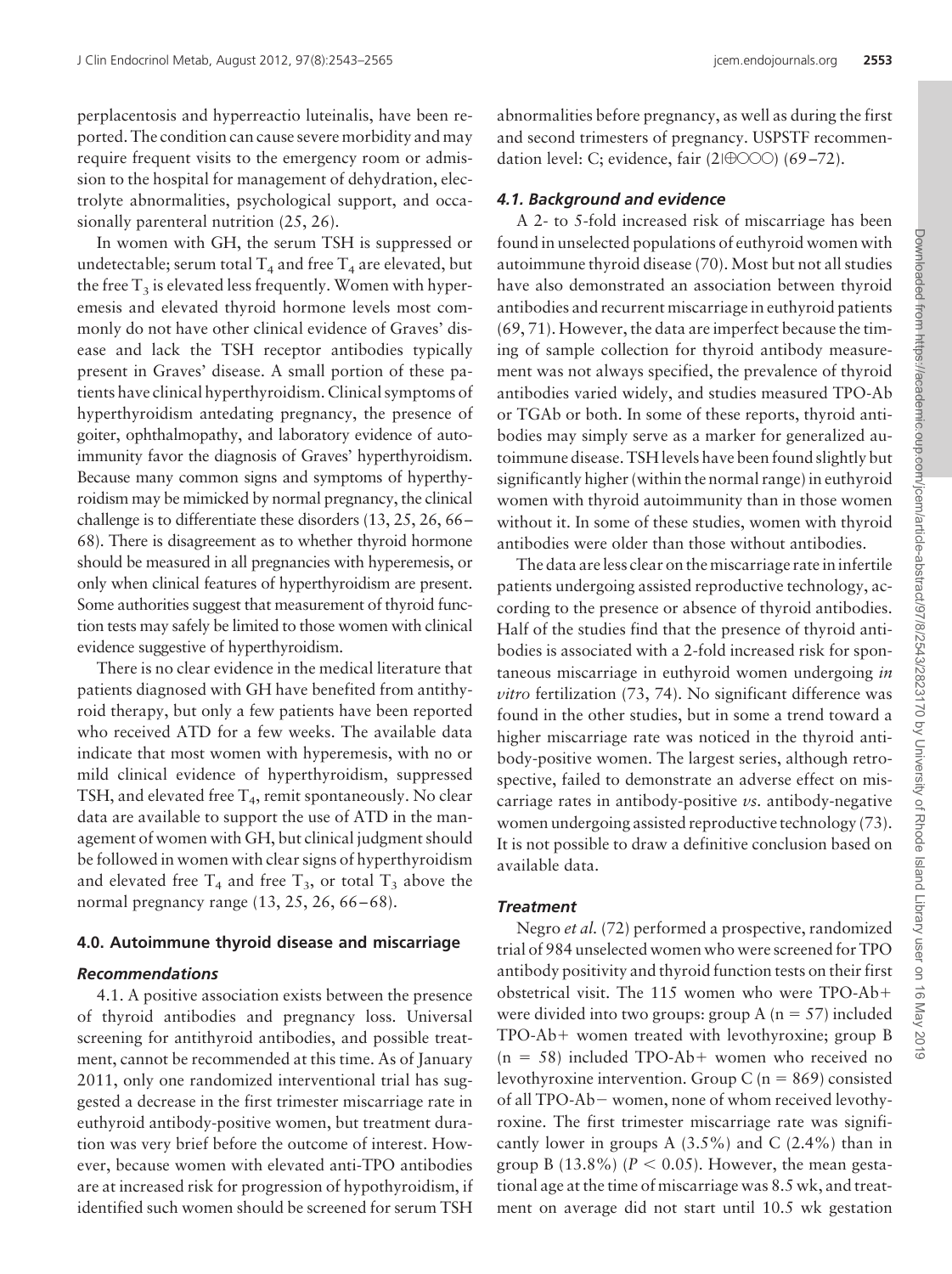(40% on treatment by 8 wk and 79% by 12 wk). It should also be taken into account that TSH levels during pregnancy were significantly higher, whereas free  $T<sub>4</sub>$  levels were significantly lower (although in the normal range) in group B than in group C.

In a retrospective study in Belgium, 42 TPO-Ab+ patients received levothyroxine treatment during pregnancy, and their evolution was compared with 709 TPO-Ab women. No significant differences in the obstetrical complications rate were observed between the groups, but early miscarriages were not investigated in this study. A further limitation to this study is that a TPO-Ab+ group without levothyroxine treatment was not included (75).

Regarding medical intervention in thyroid antibodypositive women with recurrent abortion, the studies reviewed demonstrate that  $T_4$  or iv Ig treatments may decrease the miscarriage rate (64 –74, 75, 78). However, many of these women had evidence of other autoimmunity, and limitations in the design of each study preclude any conclusion regarding the efficacy of medical intervention.

A single study has evaluated the impact of  $T_4$  therapy in euthyroid antibody-positive infertile women who underwent assisted reproduction techniques (73). Although the miscarriage rate was lower in women who received  $T_4$ (33%) than in those who did not (52%), this difference failed to reach statistical significance (a failing that may have been secondary to the small sample size).

Women with recurrent pregnancy loss are reported to have lower selenium levels in hair and in red blood cells (77). Selenium substitution and treatment with selenomethionine may decrease TPO-Ab levels in euthyroid subjects (78). Large randomized studies are needed to assess the contribution of selenium in the etiology of recurrent pregnancy loss and the potential benefits of its supplementation.

Besides the risk of miscarriages, thyroid autoimmunity may be correlated with a higher frequency of preterm deliveries (between 2- and 3-fold higher than in pregnancy without thyroid antibodies) and low birth weight. According to a study by Negro *et al.* (72) in Italy, the preterm delivery rate was higher (22.4%) in TPO-Ab- women without treatment than in TPO-Ab+ women on levothyroxine treatment (7%) or in TPO-Ab- women  $(8.2\%)$  $(P < 0.05)$ , although the gestational age at delivery was not specified between the groups.

Recently, 9247 singleton pregnancies were prospectively studied in Finland. Perinatal mortality was 2- to 3-fold greater in women who were TPO-Ab+ or TG antibody positive in the first trimester as compared with those who were antibody negative, but most of these infants were also born preterm (79).

Intellectual and motor development score evaluations were performed at 25–30 months of age on the children from 34 euthyroid mothers with elevated titers of TPO-Ab at 16 –20 wk gestation. The mean intelligence score was 10 points lower and the mean motor score 9 points lower than those of the controls ( $P = 0.001$  and  $P < 0.001$ , respectively) (80). More studies are necessary to confirm whether thyroid autoimmunity could be considered a risk factor for impaired neurodevelopment, independent of the thyroid function.

#### **5.0 Thyroid nodules and cancer**

#### *Recommendations*

5.1. FNA cytology should be performed for predominantly solid thyroid nodules greater than 1 cm discovered in pregnancy. Women with nodules 5 mm to 1 cm in size should be considered for FNA if they have a high-risk history or suspicious findings on ultrasound, and women with complex nodules 1.5–2 cm or larger should also receive an FNA. During the last weeks of pregnancy, FNA can reasonably be delayed until after delivery. Ultrasoundguided FNA is likely to have an advantage for maximizing adequate sampling. USPSTF recommendation level: B; evidence, fair (1 $\oplus \oplus \oplus \odot$ ) (81–84).

5.2. When nodules discovered in the first or early second trimester are found to be malignant or highly suspicious on cytopathological analysis, to exhibit rapid growth, or to be accompanied by pathological neck adenopathy, pregnancy need not be interrupted, but surgery should be offered in the second trimester. Women found to have cytology indicative of papillary cancer or follicular neoplasm without evidence of advanced disease and who prefer to wait until the postpartum period for definitive surgery may be reassured that most well-differentiated thyroid cancers are slow growing and that delaying surgical treatment until soon after delivery is unlikely to change disease-specific survival. USPSTF recommendation level: B; evidence, fair  $(1|\oplus \oplus \odot)$  (75, 83–85).

5.3. It is appropriate to administer thyroid hormone to achieve a suppressed but detectable TSH in pregnant women with a previously treated thyroid cancer, in those with an FNA positive for or suspicious for cancer, or in those who elect to delay surgical treatment until postpartum. High-risk patients may benefit more than low risk patients from a greater degree of TSH suppression. The free  $T_4$  or total  $T_4$  levels should ideally not be increased above the normal range for pregnancy. USPSTF recommendation level: I; evidence, poor  $(\oplus$ OOO) (86).

5.4. RAI with  $^{131}$ I should not be given to women who are breastfeeding or for at least 4 wk after nursing has ceased. USPSTF recommendation level: A; evidence, good (1 $\theta \rightarrow \theta$ ). Furthermore, pregnancy should be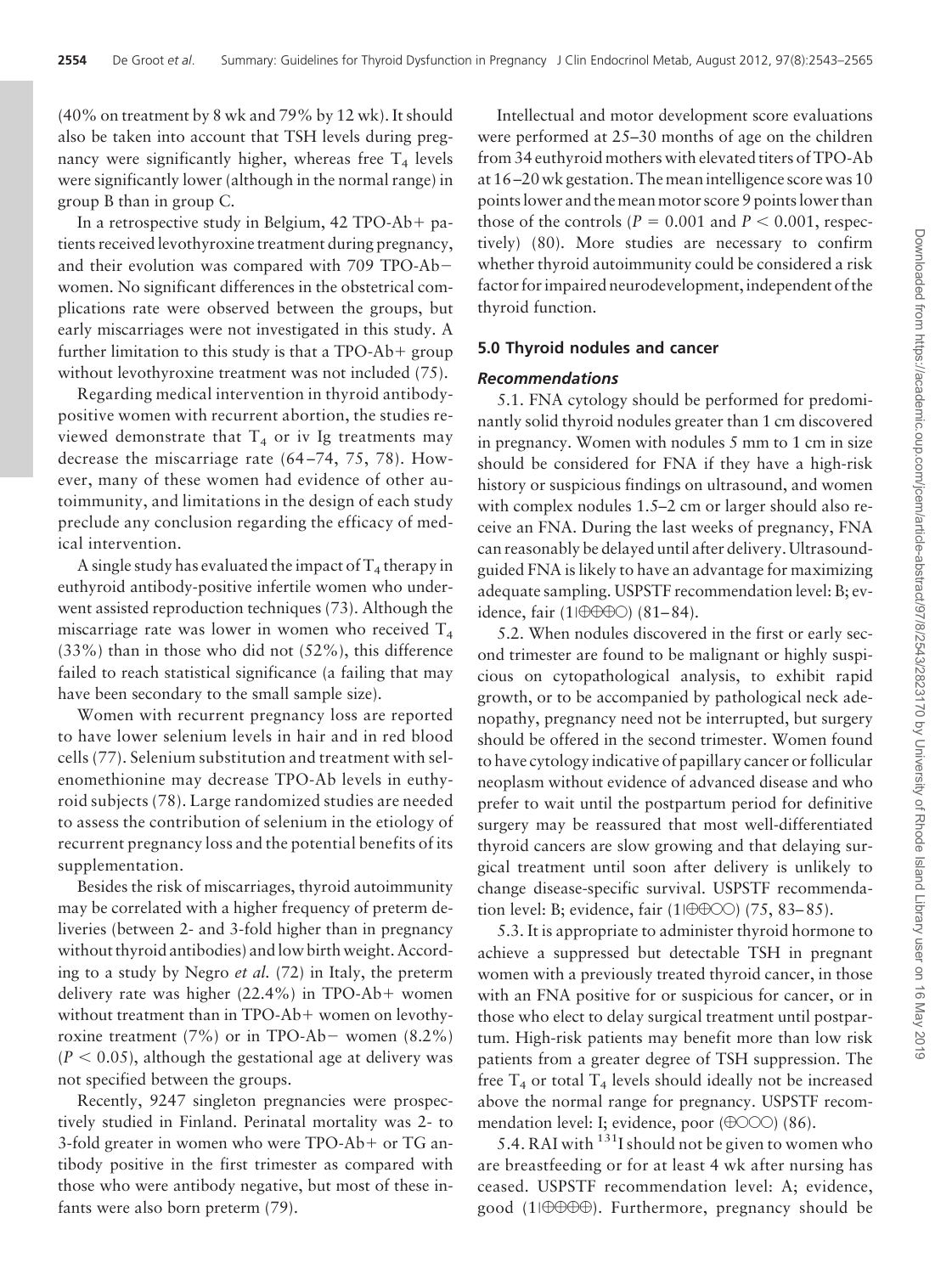avoided for 6 months to 1 yr in women with thyroid cancer who receive therapeutic RAI doses to ensure stability of thyroid function and confirm remission of thyroid cancer. USPSTF recommendation level: B; evidence, fair (1 $\oplus$  $\oplus$ OO) (87–89).

#### *5.1.–5.4 Background and evidence*

There is biological plausibility that pregnancy could promote the onset of growth of a benign or malignant nodule due to a pregnancy-induced relative iodine deficiency, the thyroid-stimulating effect of hCG, and high estrogen levels. Only data from areas of mild iodine insufficiency are available and suggest that nodules may be more prevalent in pregnant women and that the volume may increase in gestation (82). Several retrospective studies reported a malignancy rate of about 15%, with one exceptional study finding of 50% (90), and these limited data suggest that the malignancy rate is either similar to or possibly greater than that seen in the general population.

The diagnostic evaluation of a single thyroid nodule or a nodule found in a multinodular goiter discovered during pregnancy should be similar to that of nonpregnant patients (75, 91) and relies primarily on the results of thyroid ultrasound and FNA biopsy. Nodules suspected to be hyperfunctioning may await further assessment with a radionuclide scan until postpartum. For the rare nodule causing severe hyperthyroidism, ATD treatment and operation may be advisable. Evaluating the nodule during pregnancy is often helpful to the mother in making decisions regarding breastfeeding and the potential need for postpartum adjunctive therapy with radioiodine after surgical removal of a cancer.

There is no clear evidence that pregnancy worsens the survival from well-differentiated thyroid cancer found during an existing pregnancy (75, 92). However, if the result of FNA is consistent with or highly suggestive of papillary, follicular, anaplastic, or medullary carcinoma, or has suspicious sonographic characteristics, surgery should be offered in the second trimester. During the first trimester, there is concern over the possible teratogenic effects on the fetus, and surgery of any type is associated with increased early fetal loss (93). Surgery in the third trimester is associated with a higher incidence of preterm labor. Fetal loss or significant complications are rare in the second trimester (93). There is some evidence that thyroid cancers discovered during pregnancy have a greater chance of recurrence when defined by increasing serum markers of TG or TG antibodies (94). However, operation for papillary cancer may be postponed with little increased risk until after delivery if the patient is hesitant to undergo surgery during pregnancy  $(75, 91-93)$ , and there are no data that surgery undergone during pregnancy as compared with immediately postpartum affects survival.

If a nodule suspicious of cancer is discovered in the third trimester, further workup and treatment can be delayed until after delivery unless the nodule is rapidly growing or associated with a poor prognosis. Exogenously administered thyroid hormone is recommended for suspicious or malignant nodules to achieve a suppressed TSH with a free  $T_4$  or total  $T_4$  in the upper normal range for pregnancy to avoid both maternal and fetal complications.

Several series have examined the natural history of cancer recurrence in women who became pregnant after receiving successful treatment for thyroid cancer, and in all studies there was no evidence that thyroid cancer was adversely influenced by the pregnancy (95). Monitoring with TG is recommended for women who have received RAI, and women may be maintained on suppressive doses of  $T_4$ that do not cause overt hyperthyroidism.

Multiple studies have indicated that prior treatment with <sup>131</sup>I does not appear to affect subsequent pregnancy outcomes including infertility, congenital malformations, miscarriages, stillbirths, prematurity, low birth weight, infant mortality, the rate of nonthyroidal malignancy in the offspring, or intellectual development (96). However, nursing women should not be offered  $131$ I therapy because of the concentration of isotope in the lactating breast and transfer of theisotope to theinfant.Conception should be avoided for at least 1 yr after <sup>131</sup>I ablative treatment to confirm remission of thyroid cancer and stability of thyroid function tests (87).

#### **6.0. Iodine nutrition during pregnancy**

#### *Recommendations*

6.1. Women in the childbearing age should have an average iodine intake of  $150 \mu g/d$ . As long as possible before pregnancy and during pregnancy and breastfeeding, women should increase their daily iodine intake to 250  $\mu$ g on average. USPSTF recommendation level: A; evidence, good (1| $\oplus$  $\oplus$  $\oplus$ ) (59, 97–99).

6.2. Iodine intake during pregnancy and breastfeeding should not exceed twice the daily RNI for iodine, *i.e.* 500  $\mu$ g iodine per day. USPSTF recommendation level: I; evidence, poor (2| $\oplus$ OOO) (59, 97–99).

6.3. Although not advised as a part of normal clinical practice, the adequacy of the iodine intake during pregnancy can be assessed by measuring UIC in a representative cohort of the population. UIC should ideally range between 150 and 250  $\mu$ g/liter. If there is significant concern, the caregiver should assay TSH and thyroid hormone levels. USPSTF recommendation level: A; evidence, good  $(1|\oplus\oplus\oplus\oplus)$ .

6.4. To reach the daily recommended nutrient intake for iodine, multiple means must be considered, tailored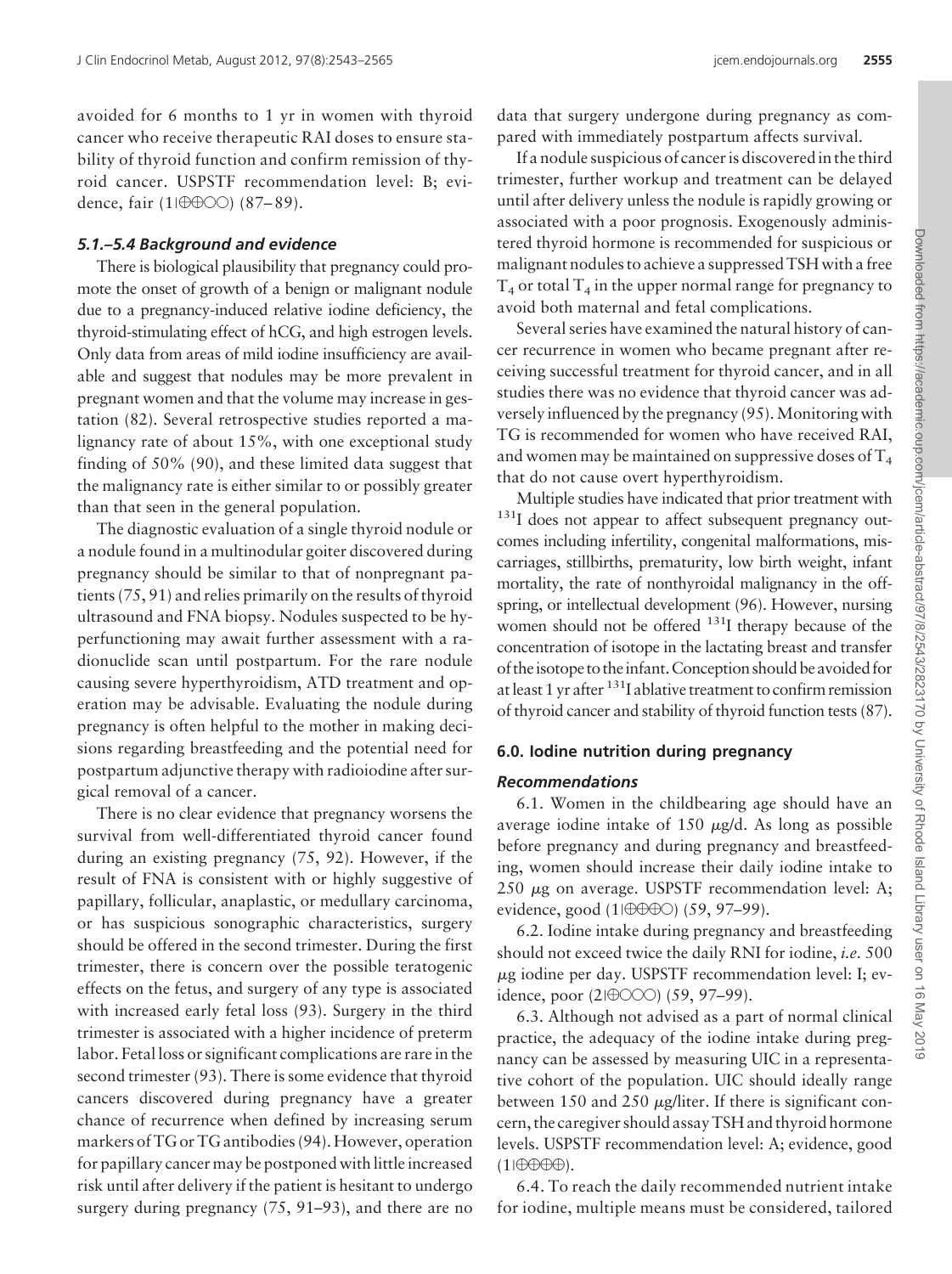to the iodine intake level in a given population. Different situations must therefore be distinguished: 1) countries with iodine sufficiency and/or with a well-established USI program; 2) countries without a USI program or with an established USI program where the coverage is known to be only partial; and 3) remote areas with no accessible USI program and difficult socioeconomic conditions. USPSTF recommendation level: A; evidence, good  $(1|\oplus \oplus \oplus \oplus)$   $(100-104)$ .

6.5. We recommend that once-daily prenatal vitamins should contain  $150-200 \mu g$  iodine and that this be in the form of potassium iodide or iodate, the content of which is verified to ensure that all pregnant women taking prenatal vitamins are protected from iodine deficiency. Ideally, supplementation should be started before conception. Preparations containing iron supplements should be separated from thyroid hormone administration by at least 4 h. USPSTF recommendation level: B; evidence, fair  $(2|\theta \theta \infty)$  (105).

6.6 We recommend that breastfeeding women maintain a daily intake of  $250 \mu$ g of iodine to ensure that breast milk provides  $100 \mu$ g iodine per day to the infant. USPSTF recommendation level: A; evidence, good  $(1|\theta \theta \theta \theta)$ .

#### *6.1.– 6.6. Background and evidence*

Iodine is essential for the synthesis of  $T_4$ , a critical hormone for fetal brain development. Maternal  $T_4$  is the only source of hormone before the development of the fetal thyroid at 13–15 wk gestation; maternal iodine is still required for fetal thyroid hormone synthesis thereafter. During pregnancy, thyroid hormone synthesis increases by 20–40%, compensating for estrogen-induced  $T_4$  binding globulin and increased iodine clearance. Therefore, maternal iodine intake must be increased during pregnancy. Iodine stores should be replete at conception with an iodine intake of more than 150  $\mu$ g/d (97).

Worldwide, iodine deficiency is the leading cause of preventable fetal brain damage (98, 106). Severe iodine deficiency causes endemic goiter, hypothyroidism, cretinism, decreased fertility, miscarriage, increased infant mortality, trophoblastic or embryonic fetal disorders, and mental retardation (99). Even mild to moderate iodine deficiency during pregnancy can lead to increased TSH levels and may cause both maternal and fetal goiter (98). Mild maternal subclinical or overt hypothyroidism due to iodide deficiency may result in intellectual deficit and/or neuropsychomotor deficits in offspring. These problems may be prevented if iodine supplementation is started in early pregnancy (100).

Breastfed infants are dependent upon maternal iodine intake. The mammary gland concentrates iodine, and breast milk supplies  $100 \mu g/d$  to the infant. Mothers

should continue to have an intake of  $250 \mu$ g iodide per day during lactation. A World Health Organization expert panel (97) recommended iodine intake of 200-300  $\mu$ g/d in pregnant and breastfeeding women, based on population studies, noting prevention of maternal hypothyroidism and goiter and fetal goiter.

Environmental iodine varies widely geographically, as does iodine supplementation of food, salt, or oil. The best parameter to evaluate the adequacy of iodine nutrition in a population is urinary iodine excretion (UIE). During pregnancy, the UIE should be  $150-250 \mu g/d$  (97, 100). Although UIE is useful for health population studies, it is not a valid diagnostic criterion in individuals.

The prevalence of iodine deficiency (UIE  $< 100 \mu g/d$ ) ranges from 11% in North and South America to 42% in some parts of Africa, and as high as 50% in some parts of Europe and China (107). Recent surveys of iodine nutrition in pregnant women are limited, and a global estimate of the prevalence of iodine deficiency in pregnancy is not possible (105). More recent surveys of urinary iodine in limited geographical areas continue to reveal significant numbers of women with suboptimal iodine nutrition, defined as urinary iodine less than  $150 \mu g/l$ iter during pregnancy, even in areas where iodization of salt has been implemented (97, 105).

In the United States, overall urinary iodine declined substantially from the 1970s to the 1990s, but stabilized at 168  $\mu$ g/liter in 2002 and 160  $\mu$ g/liter in 2002–2004. Concomitantly, the mean urinary iodine in pregnant women in the United States decreased from  $327 \mu$ g/liter to 140 µg/liter from 1971-1974 to 1988-1994, with an increase in the prevalence of moderately low urine iodine concentrations  $\langle 50 \mu g/l$  iter) from 0.6 to 1.9% (108). The most recent National Health and Nutrition Examination Survey data for pregnant women in the United States note stability of median urinary iodine in pregnancy from 141  $\mu$ g/liter (1988–1994), 173  $\mu$ g/liter  $(2001–2002)$ , and 181  $\mu$ g/liter (2003–2004), but with a substantial number of women still having low urine iodine (21%  $<$  100  $\mu$ g/liter and 4.7%  $<$  50  $\mu$ g/liter) at the most recent report (97, 108, 109).

In an individual pregnant woman, the best surrogate to determine iodine sufficiency is maternal thyroid function. Iodine restriction during pregnancy results in reduction of free  $T_4$  and increases in TSH, TG,  $T_3/T_4$  ratio, and thyroid volume, with goiter formation in both the mother and fetus. However, Hollowell and Haddow (99) found no evidence of low  $T_4$  or high (>4.5 mIU/liter) TSH values in a small sample of U.S. pregnant women with urinary iodine less than 50  $\mu$ g/liter.

The recommended method for correcting iodine deficiency worldwide is USI, but in some countries where USI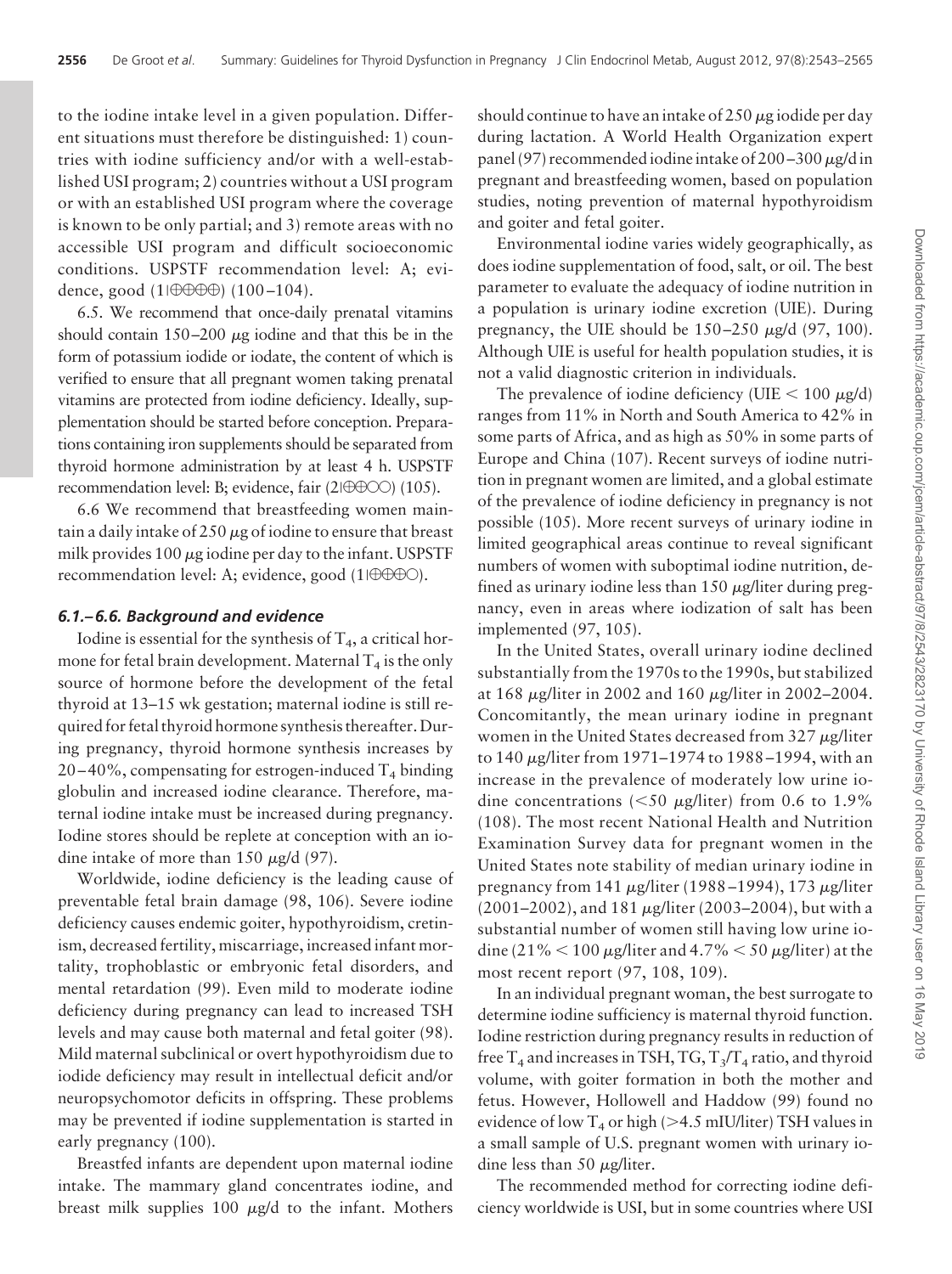cannot be implemented, massive annual doses of slowrelease iodinated oil are given to children and to women in the reproductive age group. Four hundred milligrams of oral iodine will cover the thyroidal needs for an adult for about a 1-yr period (99).

Fortification should begin as soon as possible in a pregnant woman, ideally no later than the first trimester to allow rapid adaptation to the increased needs of pregnancy. It is important to note that even in a population judged to be iodine sufficient, individual women may have inadequate iodine intake before and during pregnancy, thus emphasizing the need for routine supplementation of all pregnant women with adequate iodine in the form of prenatal vitamins. Women should be counseled to take prenatal supplements containing the RNI for pregnancy and to ascertain that their vitamin preparations in fact do contain adequate amounts of iodine. Supplementation should begin as soon as pregnancy is confirmed.

Excess iodine intake may, paradoxically, lead to an increase in hypothyroidism in subjects at risk for autoimmune thyroid disease and to hyperthyroidism, particularly when iodine is newly introduced in populations with previous iodine deficiency and multinodular goiters. Excess iodine is empirically defined as double the RNI (110).

## **7.0. Postpartum thyroiditis**

### *Recommendations*

7.1. There are insufficient data to recommend screening of all women for PPT. USPSTF recommendation level: I; evidence, poor  $(2|\theta$ OOO $)$   $(111, 112)$ .

7.2. Women known to be TPO-Ab+ should have TSH measured at 6 –12 wk gestation and at 6 months postpartum, or as clinically indicated. USPSTF recommendation level: A; evidence, good  $(1|\oplus\oplus\oplus\odot)$   $(112-116)$ .

7.3. Because the prevalence of PPT in women with type 1 diabetes, Graves' disease in remission, and chronic viral hepatitis is greater than in the general population, screening by TSH is recommended at 3 and 6 months postpartum. USPSTF recommendation level: B; evidence, fair  $(2|\oplus\oplus\odot\odot)$ .

7.4. Women with a history of PPT have a markedly increased risk of developing permanent primary hypothyroidism in the 5- to 10-yr period after the episode of PPT. An annual TSH level should be performed in these women. USPSTF recommendation level: A; evidence, good (1 $\theta \theta \theta$ O) (113, 117–119).

7.5. Asymptomatic women with PPT who have a TSH above the reference range but less than 10 mIU/liter and who are not planning a subsequent pregnancy do not necessarily require intervention, but should, if untreated, be remonitored in 4 – 8 wk. When a TSH above the reference range continues, women should be treated with levothy-

roxine. Symptomatic women and women with a TSH above normal and who are attempting pregnancy should be treated with levothyroxine. USPSTF recommendation level: B; evidence, fair  $(2|\theta \theta \odot 0)$  (112).

7.6. There is insufficient evidence to conclude whether an association exists between PPD and either PPT or thyroid antibody positivity (in women who did not develop PPT). USPSTF recommendation level: I; evidence, poor (2 $\Theta$ COC). However, because hypothyroidism is a potentially reversible cause of depression, women with PPD should be screened for hypothyroidism and appropriately treated. USPSTF recommendation level: B; evidence, fair  $(2|\oplus \oplus \odot)$   $(120-126)$ .

## *7.1.–7.6. Background and evidence*

PPT is the occurrence of thyrotoxicosis, hypothyroidism, or thyrotoxicosis followed by hypothyroidism in the first year postpartum in women who were without clinically evident thyroid disease before pregnancy. It is believed to be caused by an autoimmunity-induced discharge of preformed hormone from the thyroid. PPT occurs almost exclusively in women who are thyroid antibody positive.

*Prevalence in unselected populations.* The reported prevalence of PPT varies globally, and the mean prevalence in prospective studies in iodine-sufficient areas in which at least two thirds of the cohort was followed for at least 5 months postpartum is approximately 7% (127). Incidence is affected by genetic influences and iodine intake.

*Prevalence in women with type 1 diabetes mellitus (DM).* The prevalence of TPO antibodies in patients with type 1 DM reported in the Familial Autoimmune and Diabetes Study was 26.6%. In accord with this, the incidence of PPT in women with type 1 DM is higher than in an unselected population, with a range of 18 –25% (114).

*Predictors of PPT.* PPT is caused by the immunological perturbations that occur during pregnancy and postpartum. Some of the immunological abnormalities are observed before the onset of thyroid dysfunction (128). Among these, TPO-Ab positivity is the most useful marker for the prediction of postpartum thyroid dysfunction  $(129)$ . From 40–60% of women with positive TPO-Ab in early pregnancy develop postpartum thyroid dysfunction (112, 123). The majority of mothers with high titers of antibody develop postpartum thyroid dysfunction (129).

*Thyrotoxic symptomsofwomenwithPPT.*The thyrotoxic phase of PPT occurs between 1 and 6 months postpartum (most commonly at 3 months) and usually lasts only 1–2 months. It is important to differentiate between the thy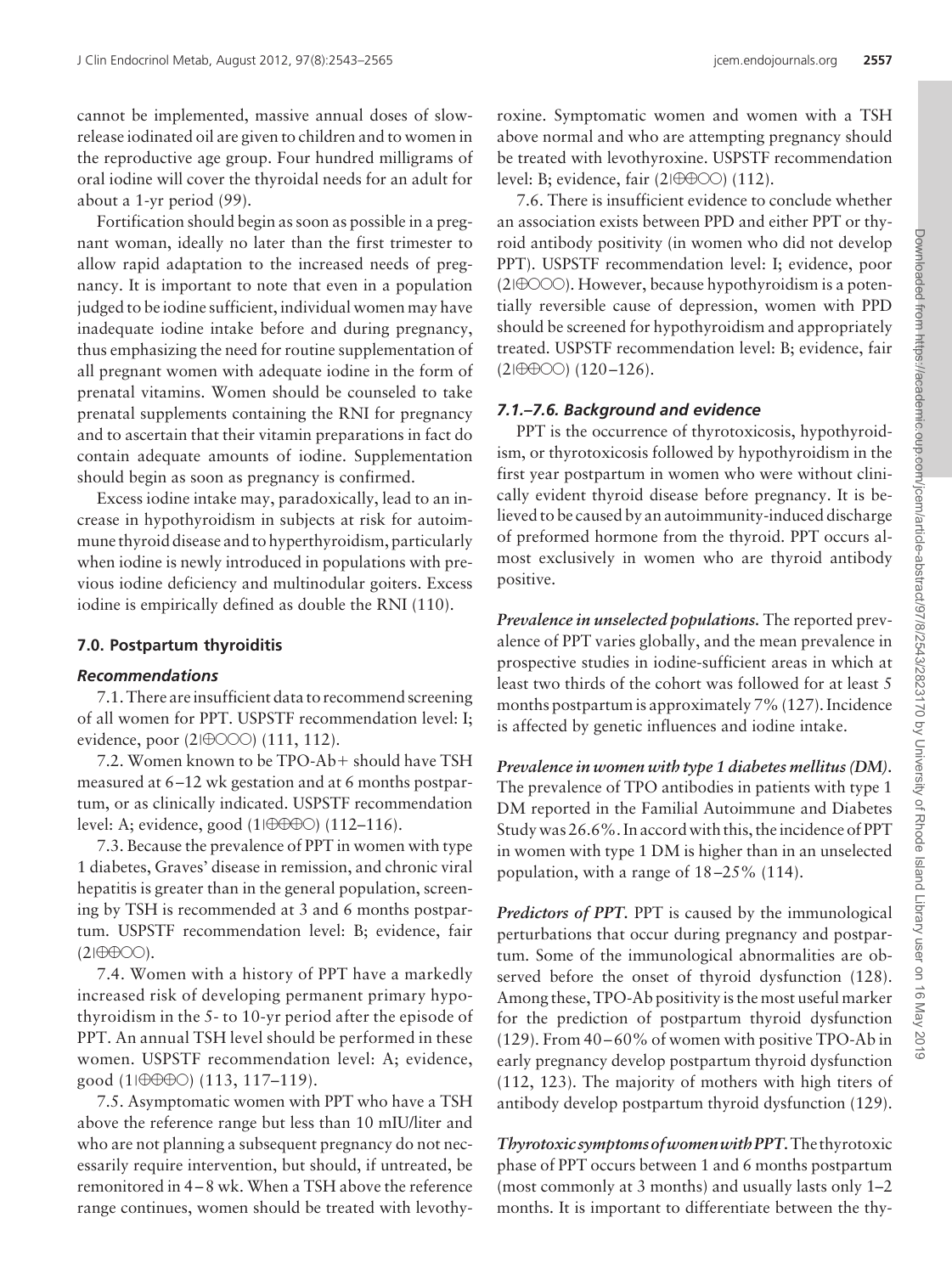rotoxic phase of PPT and Graves' disease presenting *de novo* in the postpartum period. Symptoms during the thyrotoxic phase of PPT tend to be milder than during hyperthyroidism due to Graves' disease. Furthermore, 95% of women with Graves' disease are TSH receptor antibody positive. In contrast to Graves' disease, PPT is characterized by decreased RAI uptake (measurement of <sup>131</sup>I uptake is contraindicated in lactating women). From 20 –30% of patients who develop PPT have only thyrotoxic symptoms. Fatigue, palpitations, weight loss, heat intolerance, nervousness, anxiety, and irritability are more prevalent in women with PPT than in euthyroid women (129). The frequency of asymptomatic hyperthyroidism among patients with PPT is approximately 30% (112).

*Hypothyroid symptoms of women with PPT.* The hypothyroid phase of PPT usually occurs between 3 and 8 months (most commonly at 6 months). Approximately 40 – 45% of women who develop only the hypothyroid phase of PPT will experience symptoms, whereas 25–35% of women who develop hypothyroidism after the hyperthyroid phase will experience hypothyroid symptoms (130). Hypothyroidism tends to happen earlier when preceded by thyrotoxicosis than when it occurs alone. The hypothyroid phase usually lasts 4–6 months. In systematic studies, fatigue, loss of concentration, poor memory, constipation, and possibly depression were most frequently experienced (128, 129).

*Association of PPT with PPD.* The incidence of PPD in nonselected populations using Diagnostic and Statistical Manual of Mental Disorders, Third Edition-Revision (DSMIII-R) criteria appears to be approximately 10% (120). Several studies have addressed whether there is an association between PPD and positive thyroid antibody status alone, in addition to the possible association between PPD and women who have PPT with thyroid dysfunction. At present, reported studies have not revealed a consistent association between PPD and either PPT or the presence of thyroid antibody positivity in euthyroid women postpartum.

*Optimal treatment for PPT.*There have been no controlled studies evaluating the optimal treatment for PPT. In the thyrotoxic phase of PPT, intervention with propranolol was recommended for women with symptoms of palpitations, fatigue, heat intolerance, and/or nervousness. Treatment decisions for women in the hypothyroid phase of PPT depend on both the degree of hypothyroidism and whether the woman is attempting pregnancy. Asymptomatic women who are not planning a subsequent pregnancy and whose TSH level is between 4 and 10 mIU/liter do not necessarily require intervention and should, if untreated,

be reevaluated in 4-8 wk. When a TSH above the reference range continues postpartum, women should be treated with levothyroxine. Women with a TSH between 4 and 10 mIU/liter who are either symptomatic or attempting to become pregnant should be treated with  $T<sub>4</sub>$ .

*Follow-up for women with PPT.* Postpartum thyroid dysfunction is typically transient in nature, with the majority of women returning to euthyroidism by the end of the first postpartum year. However, even after recovery from hypothyroidism, abnormalities in ultrasonography and/or iodide perchlorate discharge tests persist, reflecting underlying chronic autoimmune thyroiditis. It is therefore not surprising that a small percentage of women never recover from the initial hypothyroid phase, and 20 – 64% of women develop permanent hypothyroidism during long-term follow-up (117, 119).

# **8.0. Screening for thyroid dysfunction during pregnancy**

## *Recommendations*

8.1a. Universal screening of healthy women for thyroid dysfunction *before* pregnancy is not recommended. USPSTF recommendation level: I; evidence, poor (2| $\oplus$ OOO).

8.1b. However, caregivers should identify individuals at "high risk" for thyroid illness (Table 1) on the basis of their medical history, physical exam, or prior biochemical data. When such individuals are identified, prenatal measurement of serum TSH is recommended. If it is above 2.5 mIU/liter, the test should be confirmed by repeat assay. Although no randomized controlled trials are available to guide a response, the committee believes it is appropriate to give lowdose  $T_4$  treatment to bring TSH below 2.5 mIU/liter. This treatment can be discontinuedif thewoman does not become pregnant or postpartum. USPSTF recommendation level: I; evidence, poor (2 $\text{(\theta OOO)}$  (22, 131–133).

**TABLE 1.** Recommended patient profiles for targeted thyroid disease case finding in women seeking pregnancy or newly pregnant

Women over age 30 yr

- Women with a family history or autoimmune thyroid disease or hypothyroidism Women with a goiter
- 
- Women with thyroid antibodies, primarily thyroid peroxidase antibodies
- Women with symptoms or clinical signs suggestive of thyroid hypofunction
- Women with type 1 DM or other autoimmune disorders Women with infertility

Women with a prior history of miscarriage or preterm delivery Women with prior therapeutic head or neck irradiation or prior thyroid surgery

Women currently receiving levothyroxine replacement Women living in a region with presumed iodine deficiency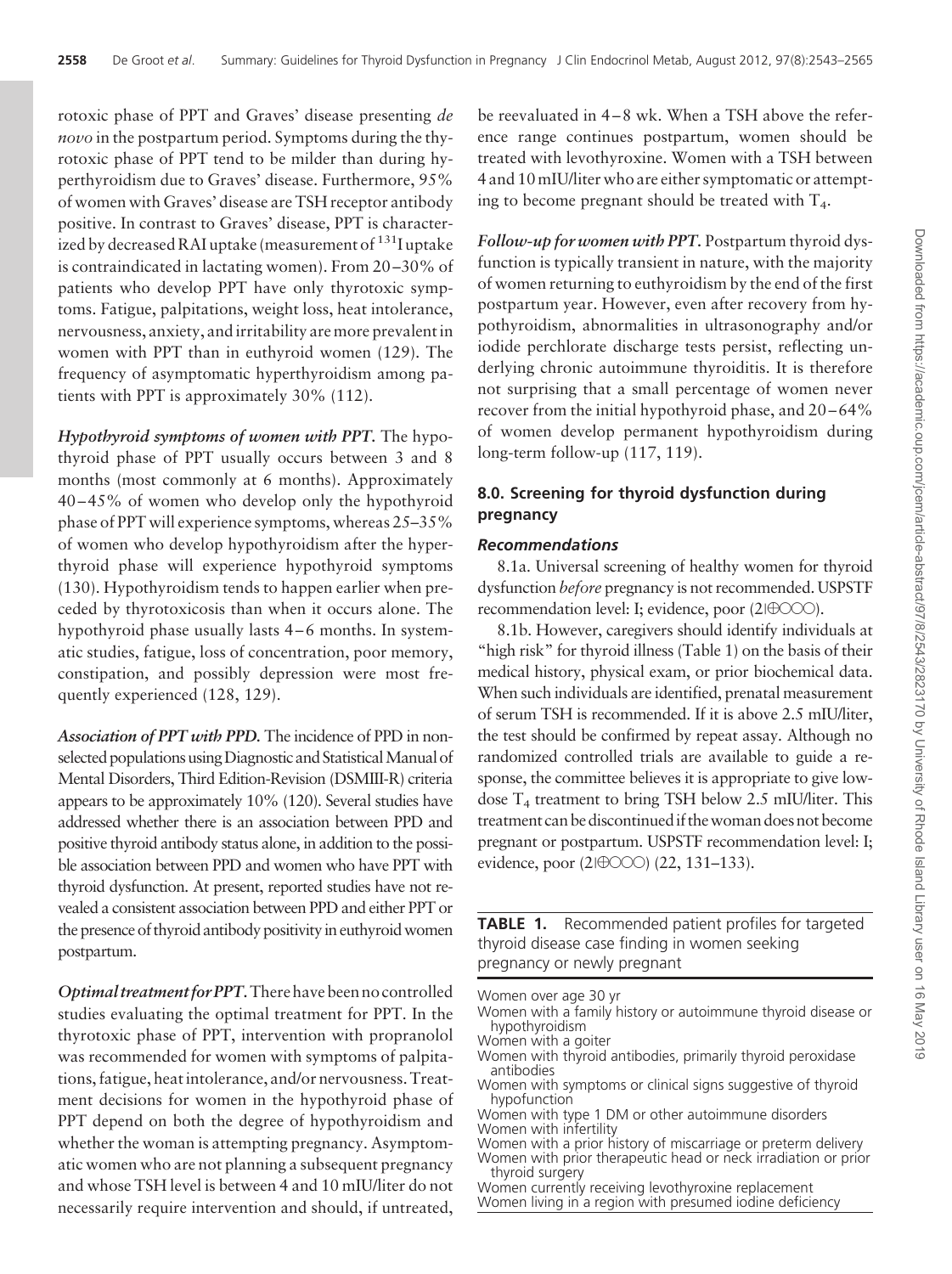8.2a. All women considering pregnancy with known thyroid dysfunction and receiving levothyroxine should be tested for abnormal TSH concentrations *before* pregnancy. USPSTF recommendation level: B; evidence, fair  $(1|\oplus\oplus\odot)$   $(134, 135)$ .

8.2b. If hypothyroidism has been diagnosed before pregnancy, we recommend adjustment of the preconception  $T_4$  dose to reach before pregnancy a TSH level not higher than 2.5 mIU/liter. USPSTF recommendation level: C; evidence, fair  $(2|\oplus \oplus \odot)$   $(132-134, 136)$ .

8.2c. All women receiving levothyroxine should be verbally screened prenatally to assess their understanding of changing levothyroxine requirements after conception. These women should be counseled to contact a physician or medical professional immediately upon a missed menstrual cycle or suspicion of pregnancy to check their serum TSH level. An additional recommendation may be to increase their levothyroxine dose by 30%, which is often two additional tablets per week (nine tablets per week instead of seven tablets), until their serum TSH can be checked. USPSTF recommendation level: B; evidence, fair  $(2|\oplus \oplus \odot)$   $(12-14, 135)$ .

8.3a. Universal screening for the presence of anti-TPO antibodies either before or during pregnancy is not recommended. USPSTF recommendation level: C; evidence, fair  $(2|\oplus\!\odot\!\odot)$ .

8.3b. However, women with elevated anti-TPO antibodies are at increased risk for miscarriage, preterm delivery, progression of hypothyroidism, and PPT. Therefore, if identified, such women should be screened for serum TSH abnormalities before pregnancy, as well as during the first and second trimesters of pregnancy. USPSTF recommendation level: C; evidence, fair  $(1|\oplus\oplus\odot)$  (72, 132) (see also Section 8.5).

8.4a. The committee could not reach agreement with regard to screening recommendations for all *newly pregnant* women. Two versions are therefore presented.

8.4a1. Some members recommended screening of all pregnant women for serum TSH abnormalities by the ninth week or at the time of their first visit. USPSTF recommendation level: C; evidence, fair  $(2|\theta \theta \infty)$  (6, 9, 22, 72, 137) (Authors supporting: L.D.G., J.R., J.H.L., N.A.,  $C.I.E.).$ 

8.4a2. Some members recommended neither for nor against universal screening of all pregnant women for TSH abnormalities at the time of their first visit. These members strongly support aggressive case finding to identify and test high-risk women (Table 1) for elevated TSH concentrations by the ninth week or at the time of their first visit before or during pregnancy, and they recognize that in some situations ascertainment of the individual's risk status may not be feasible. In such cases, and where the local

practice environment is appropriate, testing of all women by wk 9 of pregnancy or at the first prenatal visit is reasonable. USPSTF recommendation level: I; evidence, poor  $(2|\oplus$ OOO) (72, 80, 137, 138) (Authors supporting: M.A., E.K.A., J.M., L.B., S.S., S.J.M., D.L., R.H.C.).

8.4b. If serum TSH is greater than 2.5 mIU/liter at the time of testing (or  $>3.0$  mIU/liter in the second trimester), levothyroxine therapy should be instituted. For overt hypothyroidism, USPSTF recommendation level: A; evidence, good  $(1|\theta \theta \theta \theta)$ ; for SCH and obstetrical outcome, USPSTF recommendation level: C; evidence, fair (2 $\theta \oplus \theta \oplus \odot$ ); and for SCH and obstetrical outcome, USPSTF recommendation level: C; evidence, poor  $(2|\oplus$ OOO $)$   $(4, 5, 9, 131, 137)$ .

8.4c. If TSH concentration is 2.5–10 mIU/liter, a starting levothyroxine dose of 50  $\mu$ g/d or more is recommended. Other thyroid preparations (such as  $T_3$ ) are not recommended. USPSTF recommendation level: C; evidence, fair  $(2|\theta \theta \infty)$  (135).

8.5. Women at high risk for PPT in the postpartum months should be screened via assessment of serum TSH. These high-risk groups include: 1) women known to be TPO Ab-; 2) women with type 1 diabetes; and 3) women with a prior history of PPT. Screening should occur at 6 –12 wk postpartum. Women with Graves' disease who enter remission during pregnancy should be screened for recurrence by TSH assay at 3-6 months. USPSTF recommendation level: C; evidence, poor  $(2|\oplus OOO)$  (112–114) (see also Section 7).

### *8.1.– 8.5. Background and evidence*

Thyroid dysfunction (hypothyroidism, hyperthyroidism, and thyroid autoimmunity) during pregnancy can result in serious complications for both mother and infant (4, 6, 9, 131, 137). For women with undiagnosed thyroid disease, a screening test may identify dysfunction, allowing the institution of interventions such as levothyroxine therapy. The multitude of adverse outcomes linked to untreated thyroid disease during pregnancy (particularly relating to hypothyroidism) leads to consideration of the potential benefit and costs of screening for thyroid dysfunction before or during pregnancy.

The frequency of thyroid disease during pregnancy and postpartum is sufficient to support consideration for screening to detect abnormal TSH concentrations (19, 131, 137). Overt hypothyroidism occurs in 0.3– 0.5% of pregnancies and SCH in 2– 4% of pregnancies (5, 6, 9, 70, 72). Numerous studies document an adverse impact on pregnancy (and fetal well-being) when thyroid dysfunction (particularly hypothyroidism) or TPO antibodies are detected (5, 6, 9, 69, 70, 131). Optimal treatment of ma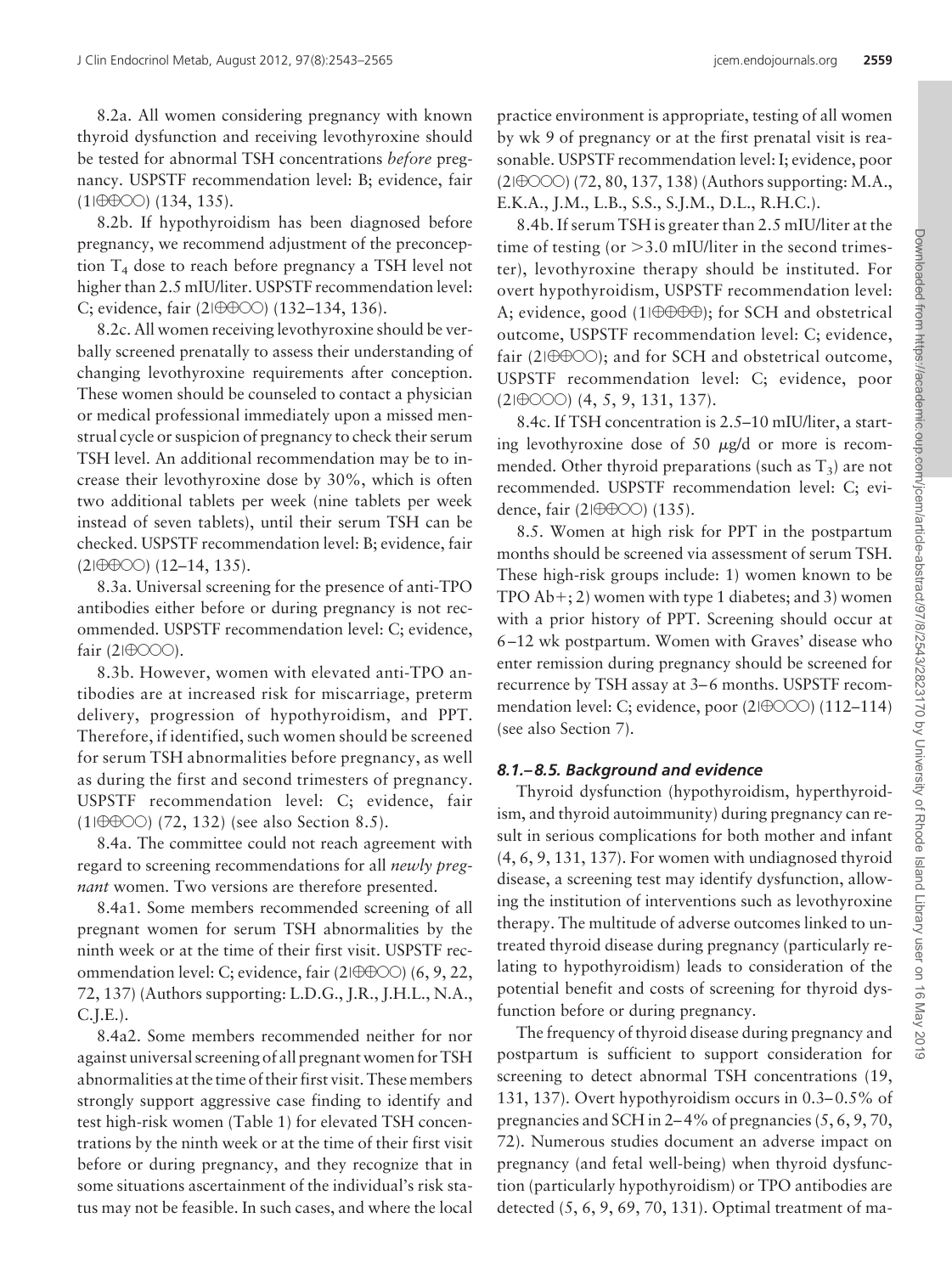ternal overt hypothyroidism prevents these complications (9, 72, 139).

Maternal SCH is associated with increased incidence of adverse outcomes of pregnancy including preterm delivery, placental abruption, respiratory distress, early pregnancy loss, and admissions to the intensive care unit (4, 5, 21, 81, 137). Randomized, prospective study documents an increase in pregnancy complications among women with elevated serum TSH concentrations of 2.5–5.0 mIU/ liter in the first trimester without TPO antibodies (138). These data are supported by other retrospective analysis (131). Correction of hypothyroidism before pregnancy restores the pregnancy outcomes to the rate seen in euthyroid TPO-Ab+ women (133, 139).

Although the majority of large-scale, well-designed studies depict a consistent adverse impact from mild to moderate maternal hypothyroidism, some studies are contradictory (9, 80). Noting that modest discordance exists in the published literature, the task force feels that the majority of available, high-quality data do support the finding that both subclinical and overt hypothyroidism increase the risk of adverse pregnancy outcomes.

Of separate concern, although of equal importance, is the potential for maternal hypothyroidism to also adversely affect fetal cognitive development. Several retrospective studies document danger to the developing fetal brain from both overt and subclinical maternal hypothyroidism (6, 22).

Two recent reports focus on the issue of treatment of SCH and screening. The primary endpoint of the report by Negro *et al.* (137) indicates that universal screening by 9 wk had no benefit on the overall outcome of the total screened *vs.* nonscreened populations. However, in their study individuals considered high risk were tested and treated in both populations. When the screened and detected "low-risk" pregnancies were compared with the low-risk hypothyroid patients diagnosed *after* pregnancy, there was a significant reduction in adverse outcomes. Still, it must be noted that screening was done at an early time (about 9 wk) and that the comparison groups had both SCH and positive anti-TPO-Ab.

Information on effects of screening and treatment in relation to neural development are sparse. Correction of iodine deficiency during pregnancy prevents adverse fetal neural development (see Section 6). In the "CATS" study recently published by Lazarus *et al.* (140), the overall outcomes on IQ testing at 3 yr of age between universally screened and not screened pregnancies were not significantly different. Importantly, assessment of maternal thyroid function in this study and initiation of levothyroxine when indicated occurred at 12 wk gestation or thereafter.

Two studies have assessed the efficacy of targeted screening of pregnant women for evidence of hypothyroidism. In the report of Vaidya *et al.* (133), 7.4% of "high-risk" pregnancies were found to have TSH above 4.2 mIU/liter. This represents 1.3% of the entire population studied. In this study, targeted screening failed to detect 28% of pregnancies with elevated TSH, representing 0.7% of the total population. Li *et al.* (81) found in a similar study that targeted screening missed 36% of all individuals with a TSH above 4.0 mIU/liter.

The complexity of how to interpret and effectively translate the above prospective investigations into clinical screening recommendations has led to mixed viewpoints among members of the task force. Some believe the data support a recommendation for universal screening of newly pregnant women by the ninth week or at the time of first visit. The Vaidya *et al.* (133) and Li *et al.* (81) studies suggest that universal screening is easily done, is reliable, has been deemed cost-effective in one published analysis, is already accepted in many practices and in some countries, but also that a targeted screening approach will fail to detect 30–40% of pregnancies with thyroid dysfunction and that targeted screening imposes the burden of an extended questionnaire, and possibly unreliable or incomplete data. The majority of committee members believed that although secondary endpoints suggest benefit in selected (TPO-Ab-) populations, the primary endpoints of both studies remain negative, and therefore a universal mandate for all women can be recommended neither for nor against at this time.

Regardless, there is unanimous task force agreement that targeted screening of high-risk women is recommended (Table 1) during the prenatal and perinatal periods. With this approach, the committee acknowledges the important data confirming that such case finding will unfortunately miss 30% or more of women with overt or subclinical hypothyroidism (133, 137).

Finally, women with known thyroid dysfunction and receiving levothyroxine deserve special attention prenatally.  $T_4$  requirements increase 30–50% during gestation, beginning as early as  $4-6$  wk gestation (141). In women without residual thyroid function, exogenous levothyroxine must be increased at the time of pregnancy detection or hypothyroidism will occur. These data suggest that screening women with known thyroid dysfunction (receiving levothyroxine) for abnormal TSH concentrations *before* pregnancy is beneficial. Furthermore, women can be simultaneously counseled to increase their levothyroxine upon their first missed menstrual cycle and biochemical confirmation of pregnancy. A prospective trial confirms that a recommendation for a two-tablet-perweek increase of their baseline levothyroxine dose (nine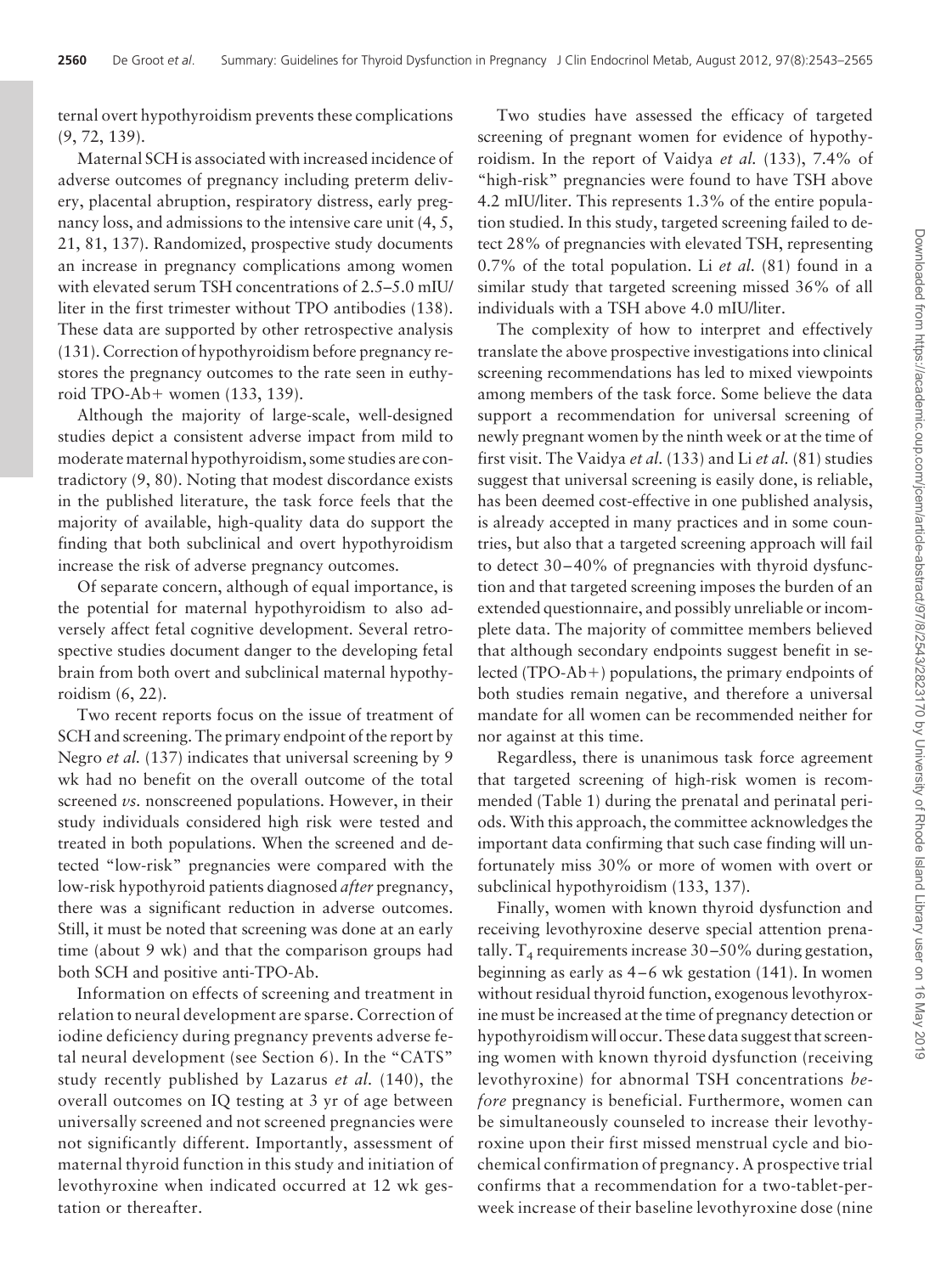tablets per week instead of seven tablets) can substantially reduce the risk of maternal hypothyroidism during the first trimester (135).

## **Acknowledgments**

Address all correspondence and requests for reprints to: The Endocrine Society, 8401 Connecticut Avenue, Suite 900, Chevy Chase, Maryland 20815. E-mail: govt-prof@endo-society.org, Telephone: 301-941-0200. Address all commercial reprint requests for orders 101 and more to: Content Ed Net LLC, E-mail: ray.thibodeau@contentednet.com. Address all reprint requests for orders for 100 or fewer to Society Services, Telephone: 301- 941-0210, E-mail: societyservices@endo-society.org, or Fax: 301-941-0257.

Co-Sponsoring Associations: Asia & Oceania Thyroid Association, European Thyroid Association, and Latin American Thyroid Society.

## **Financial Disclosures of the Task Force**

**Leslie De Groot, M.D. (chair)**—Financial or Business/ Organizational Interests: none disclosed; Significant Financial Interest or Leadership Position: none disclosed. **Marcos Abalovich, M.D.**—Financial or Business/Organizational Interests: American Thyroid Association Thyroid and Pregnancy Guidelines Task Force; Significant Financial Interest or Leadership: none disclosed. **Erik K. Alexander, M.D.**—Financial or Business/Organizational Interests: Veracyte, Inc.; Significant Financial Interest or Leadership Position: none disclosed. **Nobuyuki Amino, M.D.**—Financial or Business/Organizational Interests: none disclosed; Significant Financial Interest or Leadership: none disclosed. **Linda Barbour, MS, MSPH**—Financial or Business/Organizational Interests: none disclosed; Significant Financial Interest or Leadership Position: none disclosed. **Rhoda Cobin, M.D.**— Financial or Business/Organizational Interests: none disclosed; Significant Financial Interest or Leadership Position: none disclosed. **Creswell Eastman, M.D.**—Financial or Business/Organizational Interests: International Council on Iodine Deficiency and Disorders; Significant Financial Interest or Leadership Position: none disclosed. **John Lazarus, M.D.**—Financial or Business/Organizational Interests: British Thyroid Foundation, Abbott Labs, Merck-Serono; Significant Financial Interest or Leadership Position: none disclosed. **Dominique Luton, M.D.**—Financial or Business/Organizational Interests: none disclosed; Significant Financial Interest or Leadership Position: none disclosed. **Susan J. Mandel, M.D.**—Financial or Business/Organizational Interests: American Association of Clinical Endocrinology,

Directors in Endocrinology, Diabetes and Metabolism; Significant Financial Interest or Leadership Position: none disclosed. **Jorge Mestman, M.D.**—Financial or Business/Organizational Interests: American Thyroid Association; Significant Financial Interest or Leadership Position: none disclosed. **Joanne Rovet, Ph.D.**— Financial or Business/Organizational Interests: American Thyroid Association, Pediatric Endocrine Society; Significant Financial Interest or Leadership Position: none disclosed. **Scott Sullivan, M.D.**—Financial or Business/Organizational Interests: American Thyroid Association, American College of Gynecology; Significant Financial Interest or Leadership Position: none disclosed.

# **References**

- 1. **Demers LM, Spencer CA** 2003 Laboratory medicine practice guidelines: laboratory support for the diagnosis and monitoring of thyroid disease. Clin Endocrinol (Oxf) 58:138 –140
- 2. **Lee RH, Spencer CA, Mestman JH, Miller EA, Petrovic I, Braverman LE, Goodwin TM** 2009 Free T4 immunoassays are flawed during pregnancy. Am J Obstet Gynecol 200:260.e1-e6
- 3. **Soldin OP, Tractenberg RE, Hollowell JG, Jonklaas J, Janicic N, Soldin SJ** 2004 Trimester-specific changes in maternal thyroid hormone, thyrotropin, and thyroglobulin concentrations during gestation: trends and associations across trimesters in iodine sufficiency. Thyroid 14:1084 –1090
- 4. **Casey BM, Dashe JS, Wells CE, McIntire DD, Byrd W, Leveno KJ, Cunningham FG** 2005 Subclinical hypothyroidism and pregnancy outcomes. Obstet Gynecol 105:239 –245
- 5. **Glinoer D, Soto MF, Bourdoux P, Lejeune B, Delange F, Lemone M, Kinthaert J, Robijn C, Grun JP, de Nayer P** 1991 Pregnancy in patients with mild thyroid abnormalities: maternal and neonatal repercussions. J Clin Endocrinol Metab 73:421– 427
- 6. **Haddow JE, Palomaki GE, Allan WC, Williams JR, Knight GJ, Gagnon J, O'Heir CE,MitchellML, Hermos RJ,Waisbren SE, Faix JD, Klein RZ** 1999 Maternal thyroid deficiency during pregnancy and subsequent neuropsychological development of the child. N Engl J Med 341:549 –555
- 7. **Leung AS, Millar LK, Koonings PP, Montoro M, Mestman JH** 1993 Perinatal outcome in hypothyroid pregnancies. Obstet Gynecol 81:349 –353
- 8. **Man EB, Brown JF, Serunian SA** 1991 Maternal hypothyroxinemia: psychoneurological deficits of progeny. Ann Clin Lab Sci 21: 227–239
- 9. **Abalovich M, Gutierrez S, Alcaraz G, Maccallini G, Garcia A, Levalle O** 2002 Overt and subclinical hypothyroidism complicating pregnancy. Thyroid 12:63– 68
- 10. **Baloch Z, Carayon P, Conte-Devolx B, Demers LM, Feldt-Rasmussen U, Henry JF, LiVosli VA, Niccoli-Sire P, John R, Ruf J, Smyth PP, Spencer CA, Stockigt JR** 2003 Laboratory medicine practice guidelines. Laboratory support for the diagnosis and monitoring of thyroid disease. Thyroid 13:3–126
- 11. **Panesar NS, Li CY, Rogers MS** 2001 Reference intervals for thyroid hormones in pregnant Chinese women. Ann Clin Biochem 38:329 –332
- 12. **Mandel SJ** 2004 Hypothyroidism and chronic autoimmune thyroiditis in the pregnant state: maternal aspects. Best Pract Res Clin Endocrinol Metab 18:213–224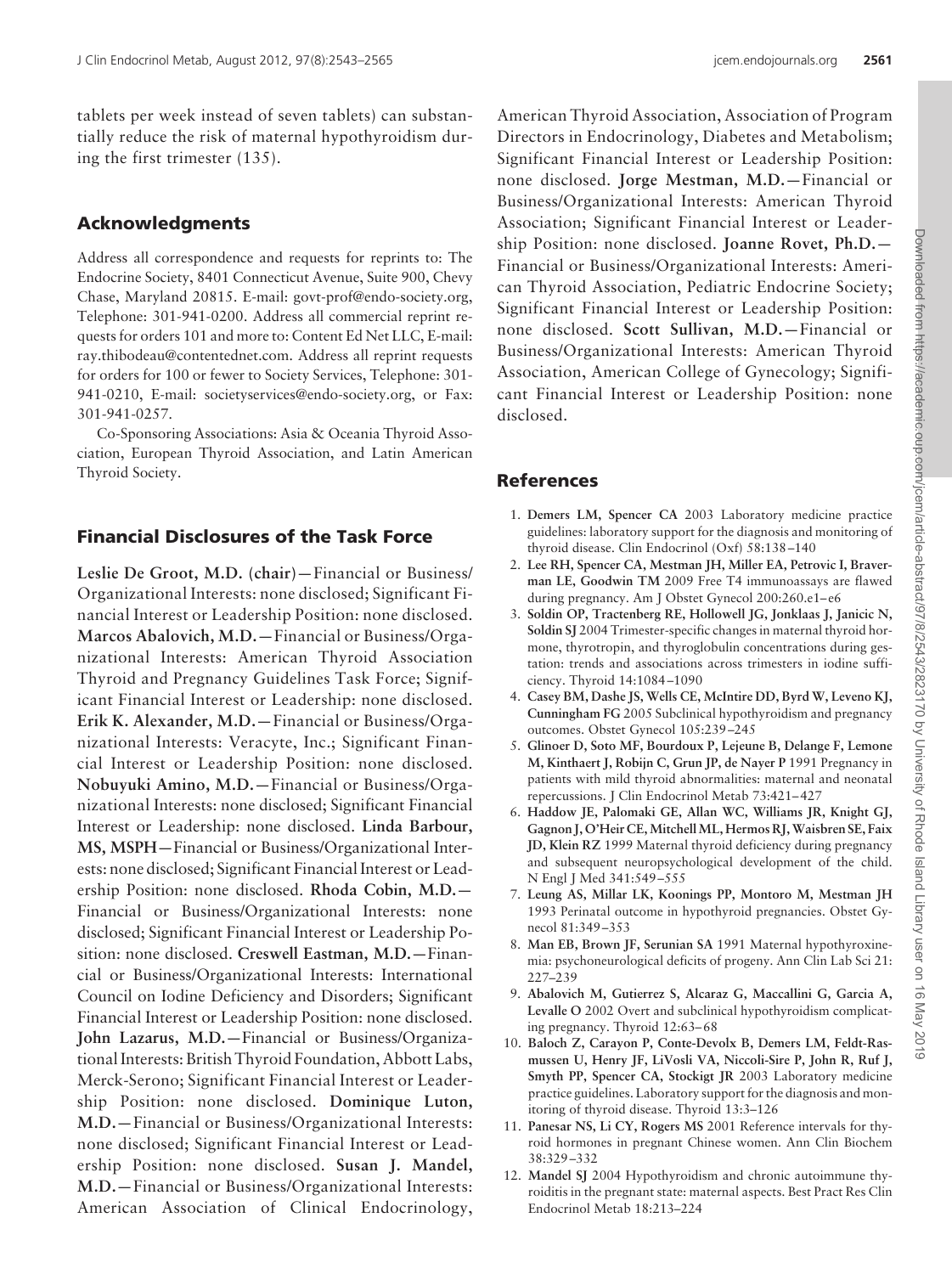- 13. **Kaplan MM** 1992 Monitoring thyroxine treatment during pregnancy. Thyroid 2:147–152
- 14. **Alexander EK, Marqusee E, Lawrence J, Jarolim P, Fischer GA, Larsen PR** 2004 Timing and magnitude of increases in levothyroxine requirements during pregnancy in women with hypothyroidism. N Engl J Med 351:241–249
- 15. **Loh JA,Wartofsky L, Jonklaas J, Burman KD** 2009 The magnitude of increased levothyroxine requirements in hypothyroid pregnant women depends upon the etiology of the hypothyroidism. Thyroid 19:269 –275
- 16. **Sapin R, D'Herbomez M, Schlienger JL** 2004 Free thyroxine measured with equilibrium dialysis and nine immunoassays decreases in late pregnancy. Clin Lab 50:581–584
- 17. **Verga U, Bergamaschi S, Cortelazzi D, Ronzoni S, Marconi AM, Beck-Peccoz P** 2009 Adjustment of L-T4 substitutive therapy in pregnant women with subclinical, overt or post-ablative hypothyroidism. Clin Endocrinol (Oxf) 70:798 – 802
- 18. **Mandel SJ, Larsen PR, Seely EW, Brent GA**1990 Increased need for thyroxine during pregnancy in women with primary hypothyroidism. N Engl J Med 323:91–96
- 19. **Klein RZ, Haddow JE, Faix JD, Brown RS, Hermos RJ, Pulkkinen A, Mitchell ML** 1991 Prevalence of thyroid deficiency in pregnant women. Clin Endocrinol (Oxf) 35:41– 46
- 20. **De Vivo A, Mancuso A, Giacobbe A, Moleti M, Maggio Savasta L, De Dominici R, Priolo AM, Vermiglio F** 2010 Thyroid function in women found to have early pregnancy loss. Thyroid 20:633-637
- 21. **Williams GR** 2008 Neurodevelopmental and neurophysiological actions of thyroid hormone. J Neuroendocrinol 20:784 –794
- 22. **Pop VJ, Brouwers EP, Vader HL, Vulsma T, van Baar AL, de Vijlder JJ** 2003 Maternal hypothyroxinaemia during early pregnancy and subsequent child development: a 3-year follow-up study. Clin Endocrinol (Oxf) 59:282–288
- 23. **Henrichs J, Bongers-Schokking JJ, Schenk JJ, Ghassabian A, Schmidt HG, Visser TJ, Hooijkaas H, de Muinck Keizer-Schrama SM, Hofman A, Jaddoe VV, Visser W, Steegers EA, Verhulst FC, de Rijke YB, Tiemeier H** 2010 Maternal thyroid function during early pregnancy and cognitive functioning in early childhood: the Generation R Study. J Clin Endocrinol Metab 95:4227– 4234
- 24. **Mestman JH** 2004 Hyperthyroidism in pregnancy. Best Pract Res Clin Endocrinol Metab 18:267–288
- 25. **Goodwin TM, Montoro M, Mestman JH** 1992 Transient hyperthyroidism and hyperemesis gravidarum: clinical aspects. Am J Obstet Gynecol 167:648 – 652
- 26. **Tan JY, Loh KC, Yeo GS, Chee YC** 2002 Transient hyperthyroidism of hyperemesis gravidarum. BJOG 109:683– 688
- 27. **Momotani N, Noh J, Oyanagi H, Ishikawa N, Ito K** 1986 Antithyroid drug therapy for Graves' disease during pregnancy. Optimal regimen for fetal thyroid status. N Engl J Med 315:24 –28
- 28. **Mandel SJ, Cooper DS** 2001 The use of antithyroid drugs in pregnancy and lactation. J Clin Endocrinol Metab 86:2354 –2359
- 29. **Cooper DS, Rivkees SA** 2009 Putting propylthiouracil in perspective. J Clin Endocrinol Metab 94:1881–1882
- 30. **Clementi M, Di Gianantonio E, Pelo E, Mammi I, Basile RT, Tenconi R** 1999 Methimazole embryopathy: delineation of the phenotype. Am J Med Genet 83:43– 46
- 31. **Di Gianantonio E, Schaefer C, Mastroiacovo PP, Cournot MP, Benedicenti F, ReuversM, Occupati B, Robert E, Bellemin B, Addis A, Arnon J, Clementi M** 2001 Adverse effects of prenatal methimazole exposure. Teratology 64:262–266
- 32. **Johnsson E, Larsson G, Ljunggren M** 1997 Severe malformations in infant born to hyperthyroid woman on methimazole. Lancet 350:1520
- 33. **Martinez-Frias ML, Cereijo A, Rodriguez-Pinilla E, Urioste M** 1992 Methimazole in animal feed and congenital aplasia cutis. Lancet 339:742–743
- 34. **Greenberg F** 1987 Choanal atresia and athelia: methimazole teratogenicity or a new syndrome? Am J Med Genet 28:931–934
- 35. **Burrow GN** 1985 The management of thyrotoxicosis in pregnancy. N Engl J Med 313:562–565
- 36. **Stice RC, Grant CS, Gharib H, van Heerden JA** 1984 The management of Graves' disease during pregnancy. Surg Gynecol Obstet 158:157–160
- 37. **Brodsky JB, Cohen EN, Brown Jr BW, Wu ML, Whitcher C** 1980 Surgery during pregnancy and fetal outcome. Am J Obstet Gynecol 138:1165–1167
- 38. **Casey BM, Dashe JS, Wells CE, McIntire DD, Leveno KJ, Cunningham FG**2006 Subclinical hyperthyroidism and pregnancy outcomes. Obstet Gynecol 107:337–341
- 39. **Laurberg P, Nygaard B, Glinoer D, Grussendorf M, Orgiazzi J** 1998 Guidelines for TSH-receptor antibody measurements in pregnancy: results of an evidence-based symposium organized by the European Thyroid Association. Eur J Endocrinol 139:584 –586
- 40. **Luton D, Le Gac I, Vuillard E, Castanet M, Guibourdenche J, Noel M, Toubert ME, Le´ger J, Boissinot C, Schlageter MH, Garel C,** Tébeka B, Oury JF, Czernichow P, Polak M 2005 Management of Graves' disease during pregnancy: the key role of fetal thyroid gland monitoring. J Clin Endocrinol Metab 90:6093– 6098
- 41. **Nachum Z, Rakover Y, Weiner E, Shalev E** 2003 Graves' disease in pregnancy: prospective evaluation of a selective invasive treatment protocol. Am J Obstet Gynecol 189:159 –165
- 42. **Porreco RP, Bloch CA** 1990 Fetal blood sampling in the management of intrauterine thyrotoxicosis. Obstet Gynecol 76:509 –512
- 43. Berg GE, Nyström EH, Jacobsson L, Lindberg S, Lindstedt RG, Mattsson S, Niklasson CA, Norén AH, Westphal OG 1998 Radioiodine treatment of hyperthyroidism in a pregnant women. J Nucl Med 39:357–361
- 44. **Bydder SA, Clarke J, Semmens J, Joseph DJ** 2005 Genetic counselling following paternal therapeutic irradiation. Australas Radiol 49:119 –121
- 45. **Gorman CA** 1999 Radioiodine and pregnancy. Thyroid 9:721– 726
- 46. **Lowe SA** 2004 Diagnostic radiography in pregnancy: risks and reality. Aust N Z J Obstet Gynaecol 44:191-196
- 47. **Zanzonico PB** 1997 Radiation dose to patients and relatives incident to 131I therapy. Thyroid 7:199 –204
- 48. **McKenzie JM, Zakarija M** 1992 Fetal and neonatal hyperthyroidism and hypothyroidism due to maternal TSH receptor antibodies. Thyroid 2:155–159
- 49. **Mitsuda N, Tamaki H, Amino N, Hosono T, Miyai K, Tanizawa O** 1992 Risk factors for developmental disorders in infants born to women with Graves disease. Obstet Gynecol 80:359 –364
- 50. **Mortimer RH, Tyack SA, Galligan JP, Perry-Keene DA, Tan YM** 1990 Graves' disease in pregnancy: TSH receptor binding inhibiting immunoglobulins and maternal and neonatal thyroid function. Clin Endocrinol (Oxf) 32:141–152
- 51. **Davidson KM, Richards DS, Schatz DA, Fisher DA**1991 Successful in utero treatment of fetal goiter and hypothyroidism. N Engl JMed 324:543–546
- 52. **Fisher DA** 1997 Fetal thyroid function: diagnosis and management of fetal thyroid disorders. Clin Obstet Gynecol 40:16 –31
- 53. **Polak M, Leger J, Luton D, Oury JF, Vuillard E, Boissinot C, Czernichow P** 1997 Fetal cord blood sampling in the diagnosis and the treatment of fetal hyperthyroidism in the offsprings of a euthyroid mother, producing thyroid stimulating immunoglobulins. Ann Endocrinol (Paris) 58:338 –342
- 54. **Zimmerman D** 1999 Fetal and neonatal hyperthyroidism. Thyroid 9:727–733
- 55. **Mestman JH, Goodwin TM, Montoro MM** 1995 Thyroid disorders of pregnancy. Endocrinol Metab Clin North Am 24:41–71
- 56. **Huel C, Guibourdenche J, Vuillard E, Ouahba J, Piketty M, Oury JF, Luton D** 2009 Use of ultrasound to distinguish between fetal hyperthyroidism and hypothyroidism on discovery of a goiter. Ultrasound Obstet Gynecol 33:412– 420
- 57. **Glinoer D** 1998 Thyroid hyperfunction during pregnancy. Thyroid 8:859 – 864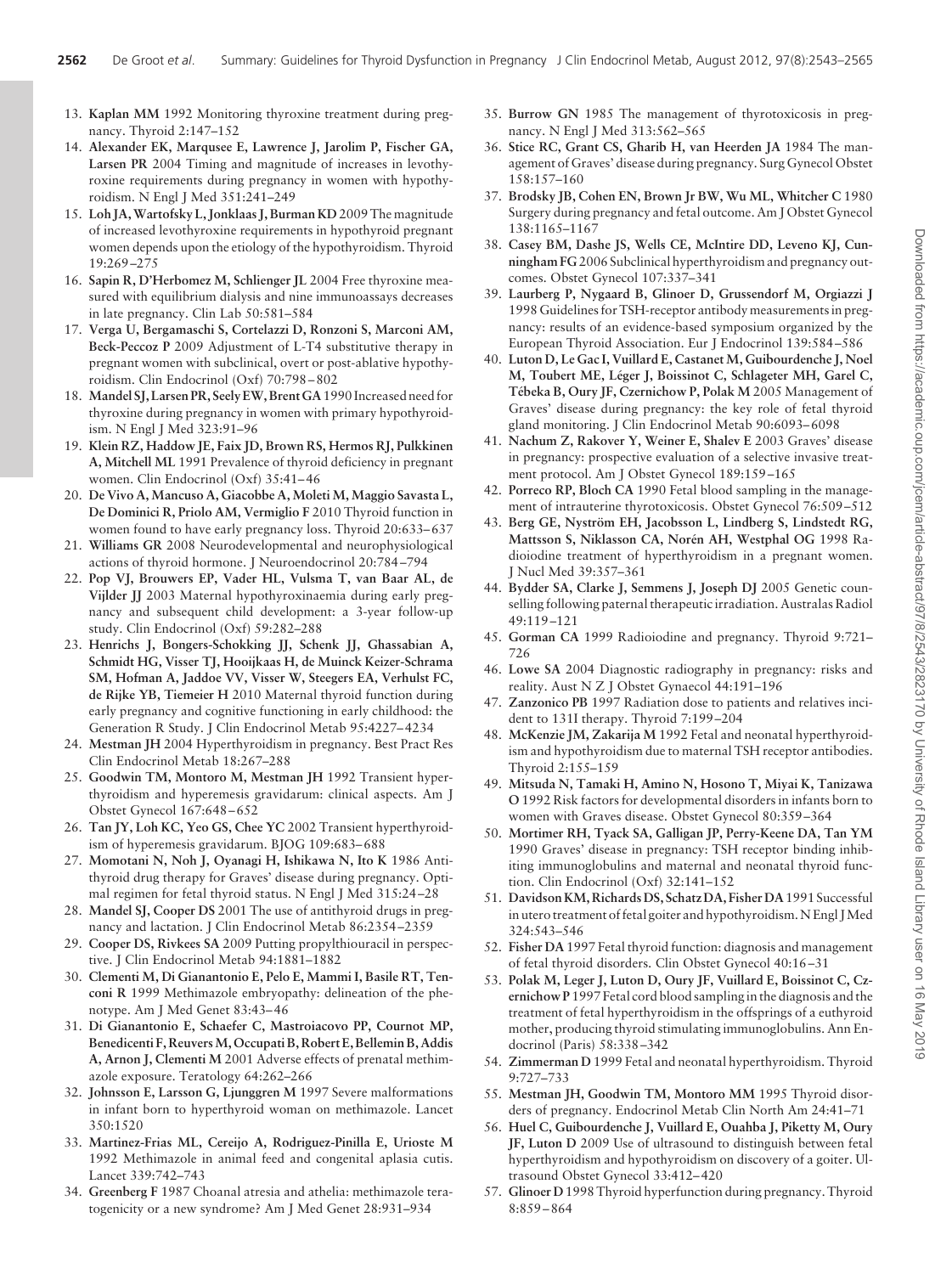- 58. **Niswander KR, Gordon M, Berendes HW** 1972 The women and their pregnancies. In: Niswander KR, Gordon M, eds. The collaborative perinatal study of the National Institute of Neurologic Disease and Stroke. Philadelphia: WB Saunders: 246 –249
- 59. **Glinoer D, de Nayer P, Bourdoux P, Lemone M, Robyn C, van Steirteghem A, Kinthaert J, Lejeune B**1990 Regulation of maternal thyroid during pregnancy. J Clin Endocrinol Metab 71:276 –287
- 60. **Glinoer D, De Nayer P, Robyn C, Lejeune B, Kinthaert J, Meuris S** 1993 Serum levels of intact human chorionic gonadotropin (HCG) and its free  $\alpha$ - and  $\beta$ -subunits, in relation to maternal thyroid stimulation during normal pregnancy. J Endocrinol Invest 16: 881– 888
- 61. **Hershman JM** 1999 Human chorionic gonadotropin and the thyroid: hyperemesis gravidarum and trophoblastic tumors. Thyroid 9:653– 657
- 62. **Millar LK, Wing DA, Leung AS, Koonings PP, Montoro MN, Mestman JH** 1994 Low birth weight and preeclampsia in pregnancies complicated by hyperthyroidism. Obstet Gynecol 84:946 – 949
- 63. **Kempers MJ, van Tijn DA, van Trotsenburg AS, de Vijlder JJ, Wiedijk BM, Vulsma T** 2003 Central congenital hypothyroidism due to gestational hyperthyroidism: detection where prevention failed. J Clin Endocrinol Metab 88:5851–5857
- 64. **Papendieck P, Chiesa A, Prieto L, Grun˜ eiro-Papendieck L** 2009 Thyroid disorders of neonates born to mothers with Graves' disease. J Pediatr Endocrinol Metab 22:547–553
- 65. **Wenstrom KD, Weiner CP, Williamson RA, Grant SS** 1990 Prenatal diagnosis of fetal hyperthyroidism using funipuncture. Obstet Gynecol 76:513–517
- 66. Rodien P, Brémont C, Sanson ML, Parma J, Van Sande J, Costa**gliola S, Luton JP, Vassart G, Duprez L** 1998 Familial gestational hyperthyroidism caused by a mutant thyrotropin receptor hypersensitive to human chorionic gonadotropin. N Engl J Med 339: 1823–1826
- 67. **Lazarus JH** 1994 Thyroxine excess and pregnancy. Acta Med Austriaca 21:53–56
- 68. **Lazarus JH** 2005 Thyroid disorders associated with pregnancy: etiology, diagnosis, and management. Treat Endocrinol 4:31– 41
- 69. **De Carolis C, Greco E, Guarino MD, Perricone C, Dal Lago A, Giacomelli R, Fontana L, Perricone R** 2004 Anti-thyroid antibodies and antiphospholipid syndrome: evidence of reduced fecundity and of poor pregnancy outcome in recurrent spontaneous aborters. Am J Reprod Immunol 52:263–266
- 70. **Stagnaro-Green A, Roman SH, Cobin RH, el-Harazy E, Alvarez-Marfany M, Davies TF** 1990 Detection of at-risk pregnancy by means of highly sensitive assays for thyroid autoantibodies. JAMA 264:1422–1425
- 71. **Iravani AT, Saeedi MM, Pakravesh J, Hamidi S, Abbasi M** 2008 Thyroid autoimmunity and recurrent spontaneous abortion in Iran: a case-control study. Endocr Pract 14:458 – 464
- 72. **Negro R, Formoso G, Mangieri T, Pezzarossa A, Dazzi D, Hassan H** 2006 Levothyroxine treatment in euthyroid pregnant women with autoimmune thyroid disease: effects on obstetrical complications. J Clin Endocrinol Metab 91:2587–2591
- 73. **Negro R, Mangieri T, Coppola L, Presicce G, Casavola EC, Gismondi R, Locorotondo G, Caroli P, Pezzarossa A, Dazzi D, Hassan H** 2005 Levothyroxine treatment in thyroid peroxidase antibodypositive women undergoing assisted reproduction technologies: a prospective study. Hum Reprod 20:1529 –1533
- 74. **Poppe K, Glinoer D, Tournaye H, Devroey P, van Steirteghem A, Kaufman L, Velkeniers B** 2003 Assisted reproduction and thyroid autoimmunity: an unfortunate combination? J Clin Endocrinol Metab 88:4149 – 4152
- 75. **Moosa M, Mazzaferri EL** 1997 Outcome of differentiated thyroid cancer diagnosed in pregnant women. J Clin Endocrinol Metab 82:2862–2866
- 76. Debiève F, Dulière S, Bernard P, Hubinont C, De Nayer P, Daume-

**rie C** 2009 To treat or not to treat euthyroid autoimmune disorder during pregnancy? Gynecol Obstet Invest 67:178 –182

- 77. **Vaquero E, Lazzarin N, De Carolis C, Valensise H, Moretti C, Ramanini C** 2000 Mild thyroid abnormalities and recurrent spontaneous abortion: diagnostic and therapeutical approach. Am J Reprod Immunol 43:204 –208
- 78. **Al-Kunani AS, Knight R, Haswell SJ, Thompson JW, Lindow SW** 2001 The selenium status of women with a history of recurrent miscarriage. BJOG 108:1094 –1097
- 79. Gärtner R, Gasnier BC, Dietrich JW, Krebs B, Angstwurm MW 2002 Selenium supplementation in patients with autoimmune thyroiditis decreases thyroid peroxidase antibodies concentrations. J Clin Endocrinol Metab 87:1687–1691
- 80. Männistö T, Vääräsmäki M, Pouta A, Hartikainen AL, Ruokonen **A, Surcel HM, Bloigu A, Ja¨ rvelinMR, Suvanto-Luukkonen E** 2009 Perinatal outcome of children born to mothers with thyroid dysfunction or antibodies: a prospective population-based cohort study. J Clin Endocrinol Metab 94:772–779
- 81. **Li Y, Shan Z, Teng W, Yu X, Li Y, Fan C, Teng X, Guo R, Wang H, Li J, Chen Y, Wang W, Chawinga M, Zhang L, Yang L, Zhao Y, Hua T** 2010 Abnormalities of maternal thyroid function during pregnancy affect neuropsychological development of their children at 25–30 months. Clin Endocrinol (Oxf) 72:825– 829
- 82. **Kung AW, Chau MT, Lao TT, Tam SC, Low LC** 2002 The effect of pregnancy on thyroid nodule formation. J Clin Endocrinol Metab 87:1010 –1014
- 83. **Mazzaferri EL, Jhiang SM** 1994 Long-term impact of initial surgical and medical therapy on papillary and follicular thyroid cancer. Am J Med 97:418 – 428
- 84. **Vini L, Hyer S, Pratt B, Harmer C** 1999 Management of differentiated thyroid cancer diagnosed during pregnancy. Eur J Endocrinol 140:404 – 406
- 85. **Herzon FS, Morris DM, Segal MN, Rauch G, Parnell T** 1994 Coexistent thyroid cancer and pregnancy. Arch Otolaryngol Head Neck Surg 120:1191–1193
- 86. **Rosen IB, Korman M, Walfish PG** 1997 Thyroid nodular disease in pregnancy: current diagnosis and management. Clin Obstet Gynecol 40:81– 89
- 87. **Choe W, McDougall IR** 1994 Thyroid cancer in pregnant women: diagnostic and therapeutic management. Thyroid 4:433– 435
- 88. **Chow SM, Yau S, Lee SH, Leung WM, Law SC** 2004 Pregnancy outcome after diagnosis of differentiated thyroid carcinoma: no deleterious effect after radioactive iodine treatment. Int J Radiat Oncol Biol Phys 59:992–1000
- 89. **SchlumbergerM, De Vathaire F, Ceccarelli C, Francese C, Pinchera A, Parmentier C** 1995 Outcome of pregnancy in women with thyroid carcinoma. J Endocrinol Invest 18:150 –151
- 90. **Marley EF, Oertel YC** 1997 Fine-needle aspiration of thyroid lesions in 57 pregnant and postpartum women. Diagn Cytopathol 16:122–125
- 91. **Cooper DS, Doherty GM, Haugen BR, Hauger BR, Kloos RT, Lee SL, Mandel SJ, Mazzaferri EL, McIver B, Pacini F, Schlumberger M, Sherman SI, Steward DL, Tuttle RM** 2009 Revised American Thyroid Association management guidelines for patients with thyroid nodules and differentiated thyroid cancer. Thyroid 19:1167– 1214
- 92. **Yasmeen S, Cress R, Romano PS, Xing G, Berger-Chen S, Danielsen B, Smith LH** 2005 Thyroid cancer in pregnancy. Int J Gynaecol Obstet 91:15–20
- 93. **Sam S, Molitch ME** 2003 Timing and special concerns regarding endocrine surgery during pregnancy. Endocrinol Metab Clin North Am 32:337–354
- 94. **Vannucchi G, Perrino M, Rossi S, Colombo C, Vicentini L, Dazzi D, Beck-Peccoz P, Fugazzola L** 2010 Clinical and molecular features of differentiated thyroid cancer diagnosed during pregnancy. Eur J Endocrinol 162:145–151
- 95. **Leboeuf R, Emerick LE, Martorella AJ, Tuttle RM** 2007 Impact of pregnancy on serum thyroglobulin and detection of recurrent dis-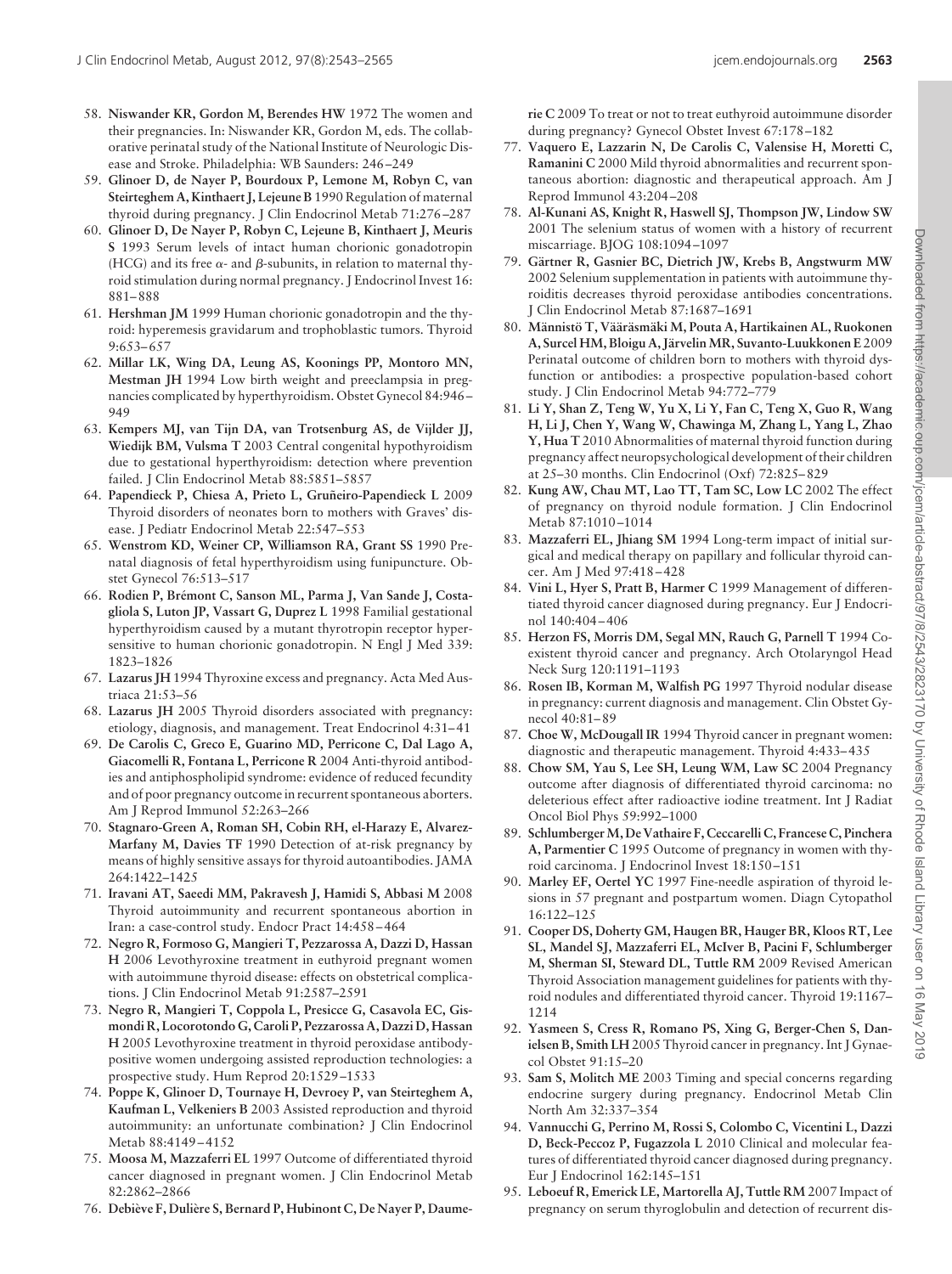ease shortly after delivery in thyroid cancer survivors. Thyroid 17:543–547

- 96. **Sawka AM, Lakra DC, Lea J, Alshehri B, Tsang RW, Brierley JD, Straus S, Thabane L, Gafni A, Ezzat S, George SR, Goldstein DP** 2008 A systematic review examining the effects of therapeutic radioactive iodine on ovarian function and future pregnancy in female thyroid cancer survivors. Clin Endocrinol (Oxf) 69:479 – 490
- 97. **Andersson M, de Benoist B, Delange F, Zupan J** 2007 Prevention and control of iodine deficiency in pregnant and lactating women and in children less than 2-years-old: conclusions and recommendations of the Technical Consultation. Public Health Nutr 10: 1606 –1611
- 98. **Glinoer D** 1997 Maternal and fetal impact of chronic iodine deficiency. Clin Obstet Gynecol 40:102–116
- 99. **Hollowell JG, Haddow JE** 2007 The prevalence of iodine deficiency in women of reproductive age in the United States of America. Public Health Nutr 10:1532–1539; discussion 1540 –1541
- 100. **Glinoer D, De Nayer P, Delange F, Lemone M, Toppet V, Spehl M,** Grün JP, Kinthaert J, Lejeune B 1995 A randomized trial for the treatment of mild iodine deficiency during pregnancy: maternal and neonatal effects. J Clin Endocrinol Metab 80:258 –269
- 101. **Chaouki ML, Benmiloud M** 1994 Prevention of iodine deficiency disorders by oral administration of lipiodol during pregnancy. Eur J Endocrinol 130:547–551
- 102. Liesenkötter KP, Göpel W, Bogner U, Stach B, Grüters A 1996 Earliest prevention of endemic goiter by iodine supplementation during pregnancy. Eur J Endocrinol 134:443– 448
- 103. **Nøhr SB, Laurberg P** 2000 Opposite variations in maternal and neonatal thyroid function induced by iodine supplementation during pregnancy. J Clin Endocrinol Metab 85:623– 627
- 104. **Romano R, Jannini EA, Pepe M, Grimaldi A, Olivieri M, Spennati** P, Cappa F, D'Armiento M 1991 The effects of iodoprophylaxis on thyroid size during pregnancy. Am J Obstet Gynecol 164:482– 485
- 105. **Delange F** 2004 Optimal iodine nutrition during pregnancy, lactation and the neonatal period. Int J Endocrinol Metab 2:1–12
- 106. **Becks GP, Burrow GN** 1991 Thyroid disorders and pregnancy. Med Clin North Am 75:121–150
- 107. **Campbell N, Dary O, Cappuccio FP, Neufeld LM, Harding KB, Zimmermann MB** 2012 Collaboration to optimize dietary intakes of salt and iodine: a critical but overlooked public health issue. Bull World Health Organ 90:73–74
- 108. Pérez-López FR 2007 Iodine and thyroid hormones during pregnancy and postpartum. Gynecol Endocrinol 23:414 – 428
- 109. **Caldwell KL,Miller GA,Wang RY, Jain RB, Jones RL** 2008 Iodine status of the U.S. population, National Health and Nutrition Examination Survey 2003–2004. Thyroid 18:1207–1214
- 110. **Vermiglio F, Sidoti M, Finocchiaro MD, Battiato S, Lo Presti VP, Benvenga S, Trimarchi F** 1990 Defective neuromotor and cognitive ability in iodine-deficient schoolchildren of an endemic goiter region in Sicily. J Clin Endocrinol Metab 70:379 –384
- 111. **Muller AF, Drexhage HA, Berghout A** 2001 Postpartum thyroiditis and autoimmune thyroiditis in women of childbearing age: recent insights and consequences for antenatal and postnatal care. Endocr Rev 22:605– 630
- 112. **Stagnaro-Green A** 2002 Clinical review 152: postpartum thyroiditis. J Clin Endocrinol Metab 87:4042– 4047
- 113. **Premawardhana LD, Parkes AB, John R, Harris B, Lazarus JH** 2004 Thyroid peroxidase antibodies in early pregnancy: utility for prediction of postpartum thyroid dysfunction and implications for screening. Thyroid 14:610-615
- 114. **Alvarez-Marfany M, Roman SH, Drexler AJ, Robertson C, Stagnaro-Green A** 1994 Long-term prospective study of postpartum thyroid dysfunction in women with insulin dependent diabetes mellitus. J Clin Endocrinol Metab 79:10 –16
- 115. **Gerstein HC** 1993 Incidence of postpartum thyroid dysfunction in patients with type I diabetes mellitus. Ann Intern Med 118:419 – 423
- 116. **McCanlies E, O'Leary LA, Foley TP, Kramer MK, Burke JP, Lib-**

**man A, Swan JS, Steenkiste AR, Mccarthy BJ, Trucco M, Dorman JS** 1998 Hashimoto's thyroiditis and insulin-dependent diabetes mellitus: differences among individuals with and without abnormal thyroid function. J Clin Endocrinol Metab 83:1548 –1551

- 117. **Azizi F** 2005 The occurrence of permanent thyroid failure in patients with subclinical postpartum thyroiditis. Eur J Endocrinol 153:367–371
- 118. **Othman S, Phillips DI, Parkes AB, Richards CJ, Harris B, Fung H, Darke C, John R, Hall R, Lazarus JH** 1990 A long-term follow-up of postpartum thyroiditis. Clin Endocrinol (Oxf) 32:559 –564
- 119. **Tachi J, Amino N, Tamaki H, Aozasa M, Iwatani Y, Miyai K** 1988 Long term follow-up and HLA association in patients with postpartum hypothyroidism. J Clin Endocrinol Metab 66:480 – 484
- 120. **Cox JL, Murray D, Chapman G** 1993 A controlled study of the onset, duration and prevalence of postnatal depression. Br J Psychiatry 163:27–31
- 121. **Harris B, Othman S, Davies JA, Weppner GJ, Richards CJ, Newcombe RG, Lazarus JH, Parkes AB, Hall R, Phillips DI** 1992 Association between postpartum thyroid dysfunction and thyroid antibodies and depression. BMJ 305:152–156
- 122. **Kent GN, Stuckey BG, Allen JR, Lambert T, Gee V** 1999 Postpartum thyroid dysfunction: clinical assessment and relationship to psychiatric affective morbidity. Clin Endocrinol (Oxf) 51:429 – 438
- 123. **Kuijpens JL, De Hann-Meulman M, Vader HL, Pop VJ, Wiersinga WM, Drexhage HA** 1998 Cell-mediated immunity and postpartum thyroid dysfunction: a possibility for the prediction of disease? J Clin Endocrinol Metab 83:1959 –1966
- 124. **Lucas A, Pizarro E, Granada ML, Salinas I, Foz M, Sanmarti A** 2000 Postpartum thyroiditis: epidemiology and clinical evolution in a nonselected population. Thyroid 10:71–77
- 125. **Stamp GE, Crowther CA** 1994 Postnatal depression: a South Australian prospective survey. Aust N Z J Obstet Gynaecol 34:164 – 167
- 126. **Cleare AJ, McGregor A, Chambers SM, Dawling S, O'Keane V** 1996 Thyroxine replacement increases central 5-hydroxytryptamine activity and reduces depressive symptoms in hypothyroidism. Neuroendocrinology 64:65–69
- 127. **Stagnaro-Green A** 2004 Postpartum thyroiditis. Best Pract Res Clin Endocrinol Metab 18:303–316
- 128. **Amino N, Tada H, Hidaka Y** 1999 Postpartum autoimmune thyroid syndrome: a model of aggravation of autoimmune disease. Thyroid 9:705–713
- 129. **Amino N, Mori H, Iwatani Y, Tanizawa O, Kawashima M, Tsuge I, Ibaragi K, Kumahara Y, Miyai K** 1982 High prevalence of transient post-partum thyrotoxicosis and hypothyroidism. N Engl J Med 306:849 – 852
- 130. **Hidaka Y, Tamaki H, Iwatani Y, Tada H, Mitsuda N, Amino N** 1994 Prediction of post-partum Graves' thyrotoxicosis by measurement of thyroid stimulating antibody in early pregnancy. Clin Endocrinol (Oxf) 41:15–20
- 131. **Allan WC, Haddow JE, Palomaki GE, Williams JR, Mitchell ML, Hermos RJ, Faix JD, Klein RZ** 2000 Maternal thyroid deficiency and pregnancy complications: implications for population screening. J Med Screen 7:127–130
- 132. Glinoer D, Riahi M, Grün JP, Kinthaert J 1994 Risk of subclinical hypothyroidism in pregnant women with asymptomatic autoimmune thyroid disorders. J Clin Endocrinol Metab 79:197–204
- 133. **Vaidya B, Anthony S, Bilous M, Shields B, Drury J, Hutchison S, Bilous R** 2007 Detection of thyroid dysfunction in early pregnancy: universal screening or targeted high-risk case finding? J Clin Endocrinol Metab 92:203–207
- 134. **Abalovich M, Alcaraz G, Kleiman-Rubinsztein J, Pavlove MM, Cornelio C, Levalle O, Gutierrez S** 2010 The relationship of preconception TSH levels to requirements for increasing the levothyroxine dose during pregnancy in women with primary hypothyroidism. Thyroid 20:1175–1178